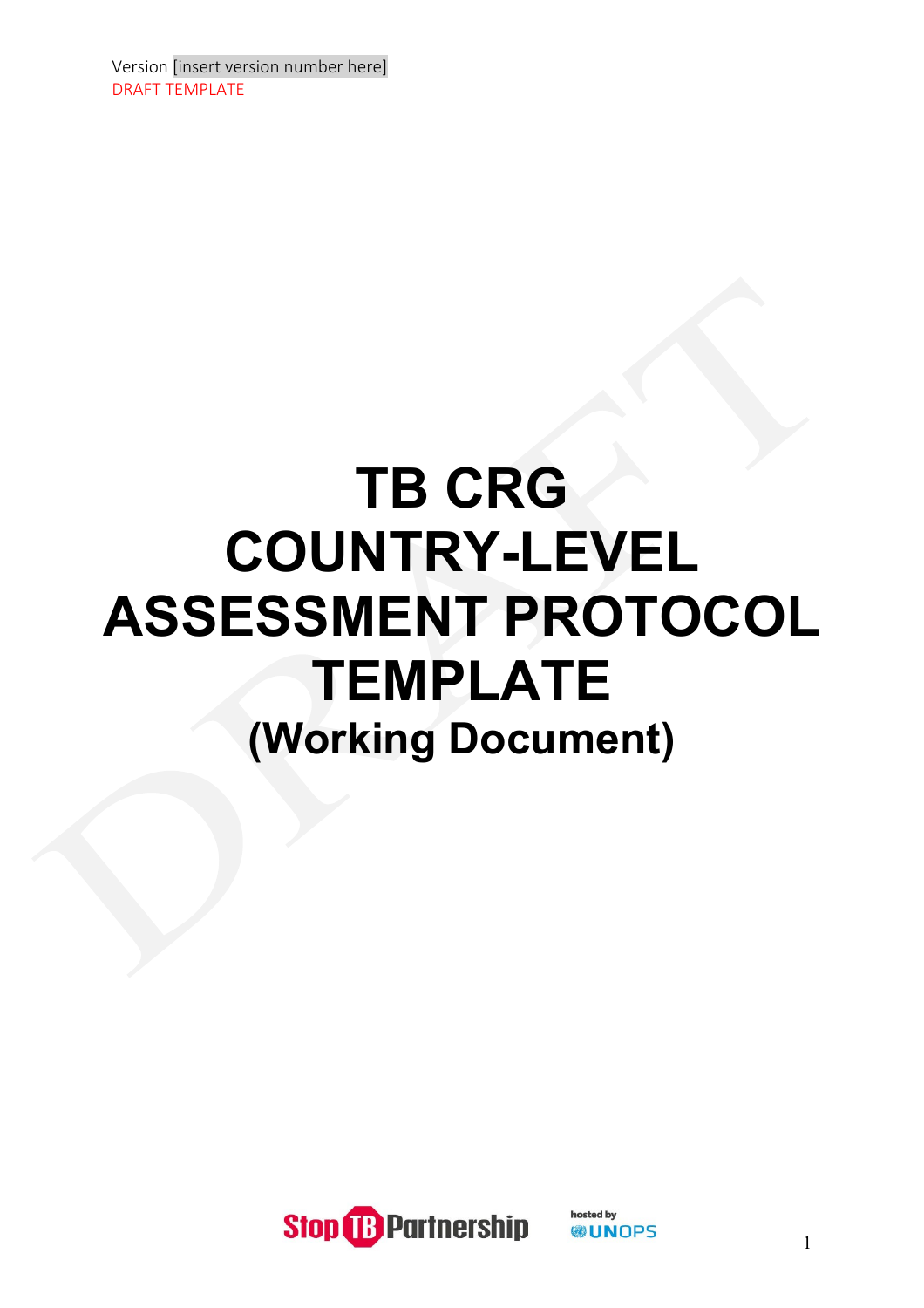Impact of gender, key population affiliation and the national legal environment on tuberculosis vulnerability, diagnosis and treatment in [insert country name]

Protocol

Version [insert version number]

[insert date of submission]

**Principal investigators**

[Insert principal investigator names]

**Co-investigators**

[Insert co-investigator names]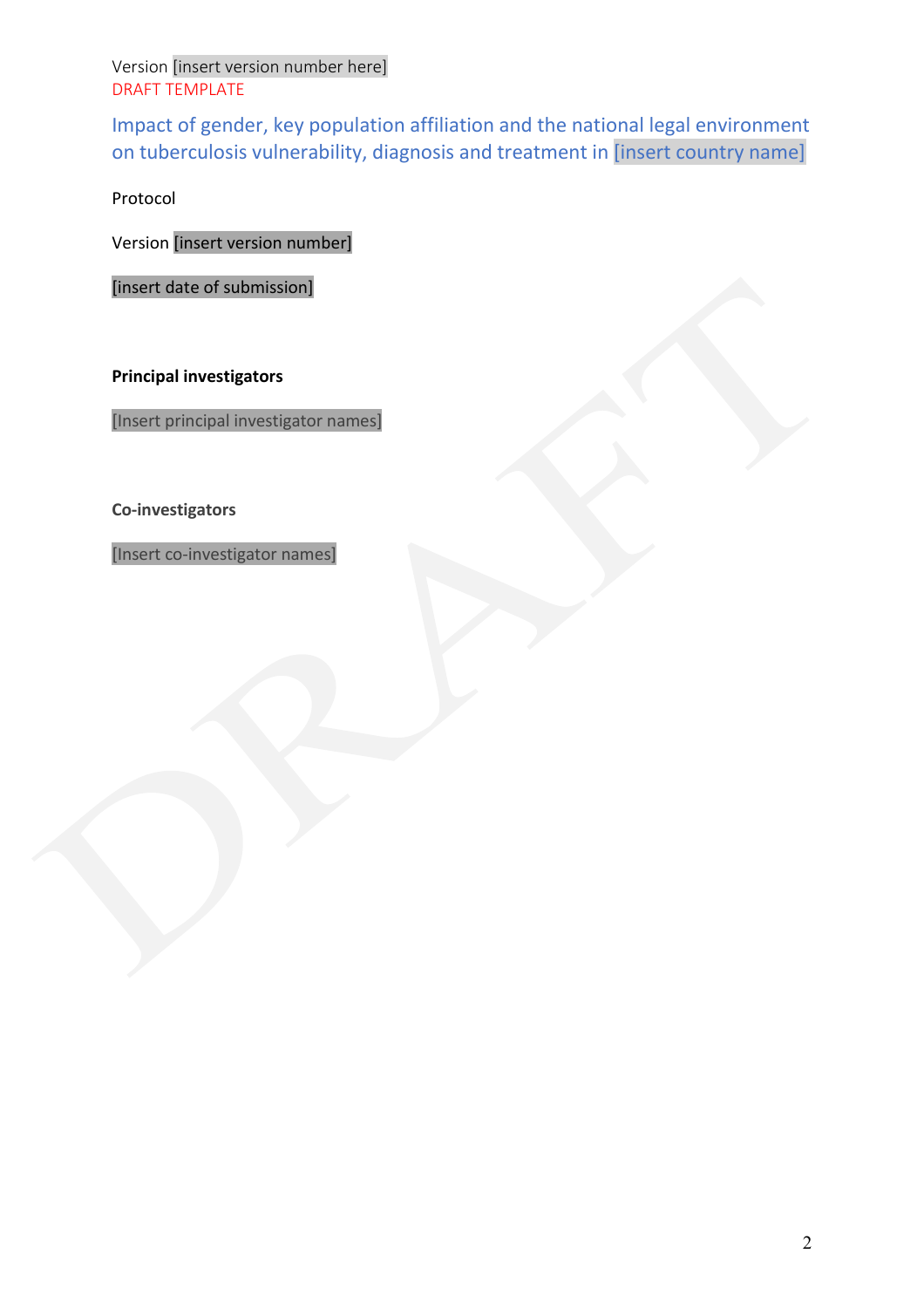# Contents

|            | Impact of gender, key population affiliation and the national legal environment on<br>tuberculosis vulnerability, diagnosis and treatment in [insert country name]2 |  |
|------------|---------------------------------------------------------------------------------------------------------------------------------------------------------------------|--|
|            |                                                                                                                                                                     |  |
| 1.         |                                                                                                                                                                     |  |
| 1.         |                                                                                                                                                                     |  |
| 2.         |                                                                                                                                                                     |  |
|            |                                                                                                                                                                     |  |
|            |                                                                                                                                                                     |  |
|            |                                                                                                                                                                     |  |
| 3.         |                                                                                                                                                                     |  |
| 4.         |                                                                                                                                                                     |  |
| 5.         |                                                                                                                                                                     |  |
| 5.1<br>5.1 |                                                                                                                                                                     |  |
|            |                                                                                                                                                                     |  |
| 5.1        |                                                                                                                                                                     |  |
| 5.1        |                                                                                                                                                                     |  |
| 5.1        |                                                                                                                                                                     |  |
| 6.         |                                                                                                                                                                     |  |
| 6.1        |                                                                                                                                                                     |  |
| 6.2        |                                                                                                                                                                     |  |
| 7.         |                                                                                                                                                                     |  |
| 8.         |                                                                                                                                                                     |  |
| 9.         |                                                                                                                                                                     |  |
|            |                                                                                                                                                                     |  |
|            |                                                                                                                                                                     |  |
| 11.        |                                                                                                                                                                     |  |
| 12.        |                                                                                                                                                                     |  |
| 13.        |                                                                                                                                                                     |  |
|            |                                                                                                                                                                     |  |
| 1.         |                                                                                                                                                                     |  |
| 2.         |                                                                                                                                                                     |  |
| 3.         | Interviewee Additional Information Sheet: TB-affected individuals  21                                                                                               |  |
| 4.<br>5.   | Interviewee Additional Information Sheet: Key Informants  22<br>Focus Groups Additional Information Sheet: TB-affected Individuals  23                              |  |
| 6.         | Focus Groups Additional Information Sheet: Healthcare Providers  24                                                                                                 |  |
| 7.         | Facilitated Activities Additional Information: TB-affected individuals  2525                                                                                        |  |
|            |                                                                                                                                                                     |  |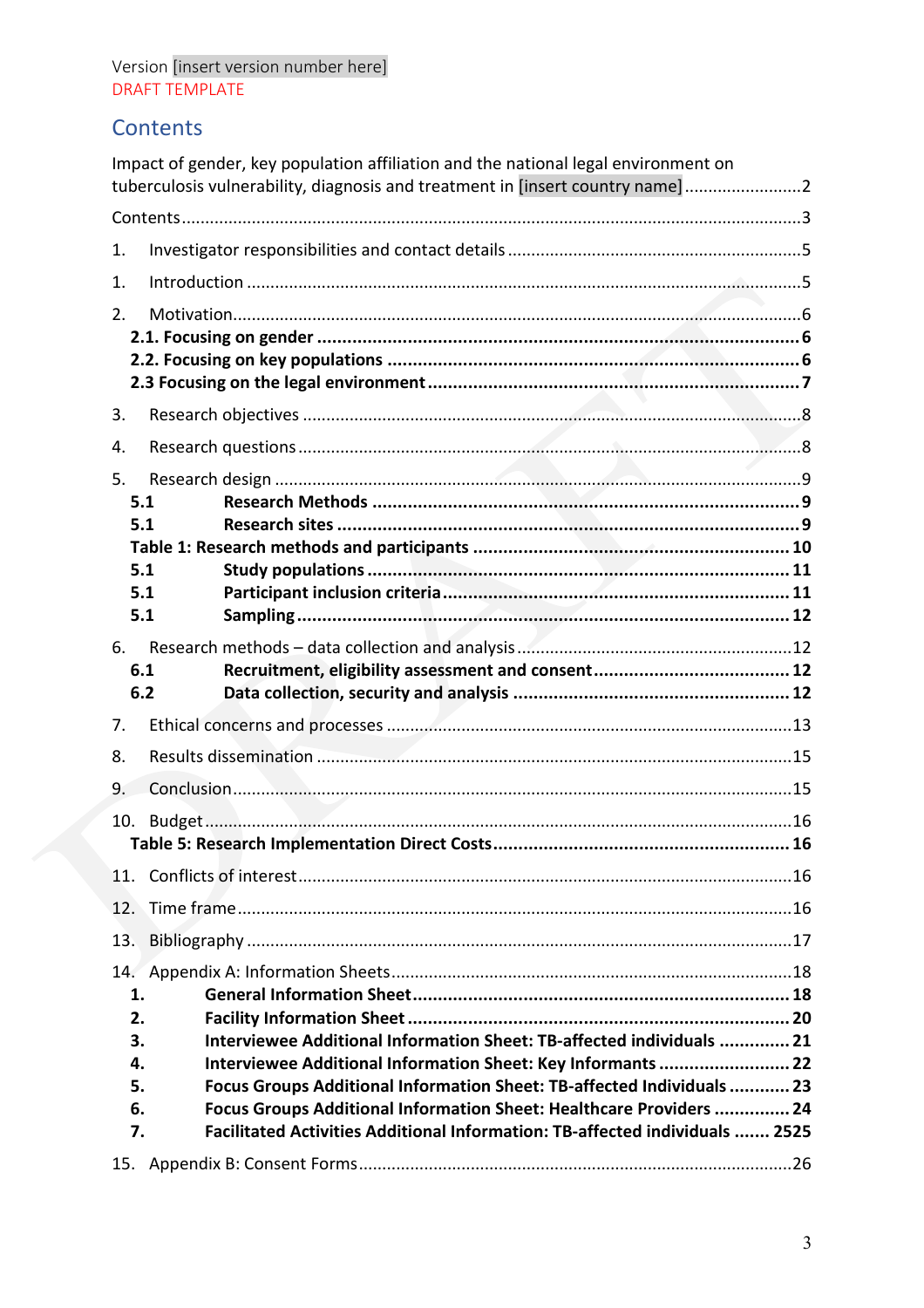| 1. | General Observation and Conversation Consent Form 26                     |  |
|----|--------------------------------------------------------------------------|--|
| 2. |                                                                          |  |
| 3. | Focus Groups Consent Form: All Focus Group Participants 28               |  |
| 4. | Facilitated Research Activities Consent Form: TB affected individuals 29 |  |
|    |                                                                          |  |
|    |                                                                          |  |
|    |                                                                          |  |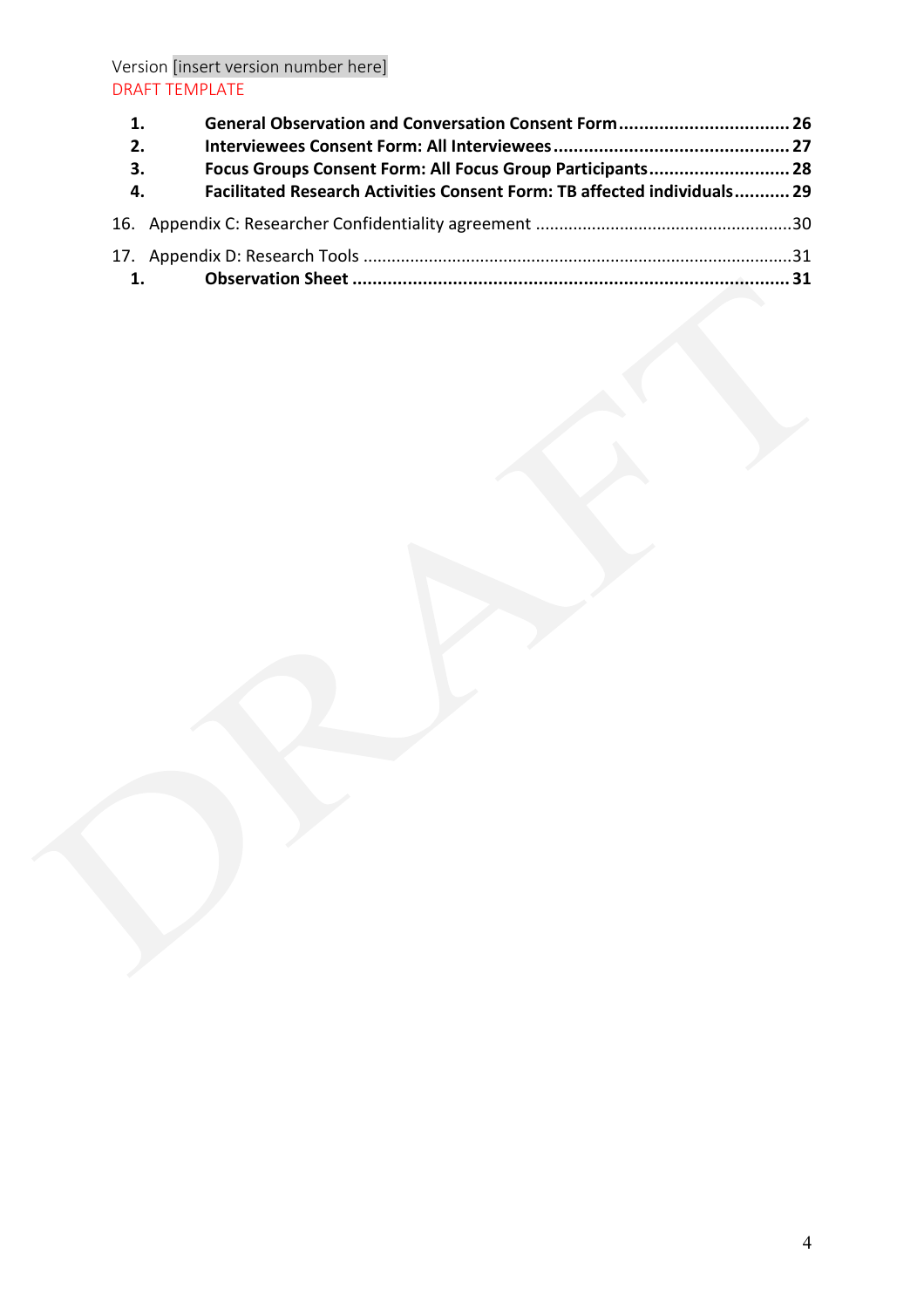| <b>Principal Investigators</b> |                                     |
|--------------------------------|-------------------------------------|
| <b>Name and responsibility</b> | <b>Position and contact details</b> |
| [Insert]                       | [Insert]                            |
|                                |                                     |
|                                |                                     |
|                                |                                     |
|                                |                                     |
| Co-investigators               |                                     |
| <b>Name and responsibility</b> | <b>Position and contact details</b> |
| [Insert]                       | [Insert]                            |
|                                |                                     |
|                                |                                     |

# 1. Investigator responsibilities and contact details

# 1. Introduction

Tuberculosis (TB) is the world's leading infectious disease killer. International declines in incidence of 1,5% per year are lagging well behind the declines required (7-10%) if the Sustainable Development Goal of ending TB by 2030 is to be met<sup>[1](#page-4-0)</sup>. Recognition that more needs to be done, particularly in meeting the needs of the large number of people who are not diagnosed or successfully treated (approximately 4.5 million people per annum globally) has resulted in a revitalised focus on the international TB response - not least with the convening of the first United Nations General Assembly (UNGASS) high level meeting on TB set for September 2018. Concomitantly, international bodies and National TB Programmes are scaling up their efforts to meet the aims outlined in the Global Plan to End TB (2016– 2020): reach at least 90% of all people with TB, reach at least 90% of key populations (defined as the most vulnerable, underserved and at risk populations), and achieve at least 90% treatment success for all people diagnosed. In support of these ambitious targets, the StopTB Partnership [\(http://www.stoptb.org\)](http://www.stoptb.org/) is supporting an array of countries to implement national Community, Rights and Gender (CRG) assessments. These assessments are comprised of 3 components: Key Populations, Legal Environment and Gender, with the recognition that these are often neglected areas of research and implementation but play an important role in successful national TB response outcomes. Each assessment examines the respective impact of the research area on TB vulnerability, access to care and treatment outcomes in the national context.

[Insert why your country has been selected to undertake these assessments, which organization is leading the assessment and why]

The mandate underscoring this work is that it will be done in collaboration with [insert key government institutions] and the National TB Programme (NTP) through consultative processes involving a broad array of government and civil society stakeholders. In line with processes set up by the StopTB Partnership, each component of the assessment is made up

<span id="page-4-0"></span><sup>&</sup>lt;sup>1</sup> Stop TB Partnership, 'The Paradigm Shift 2016 - 20120'.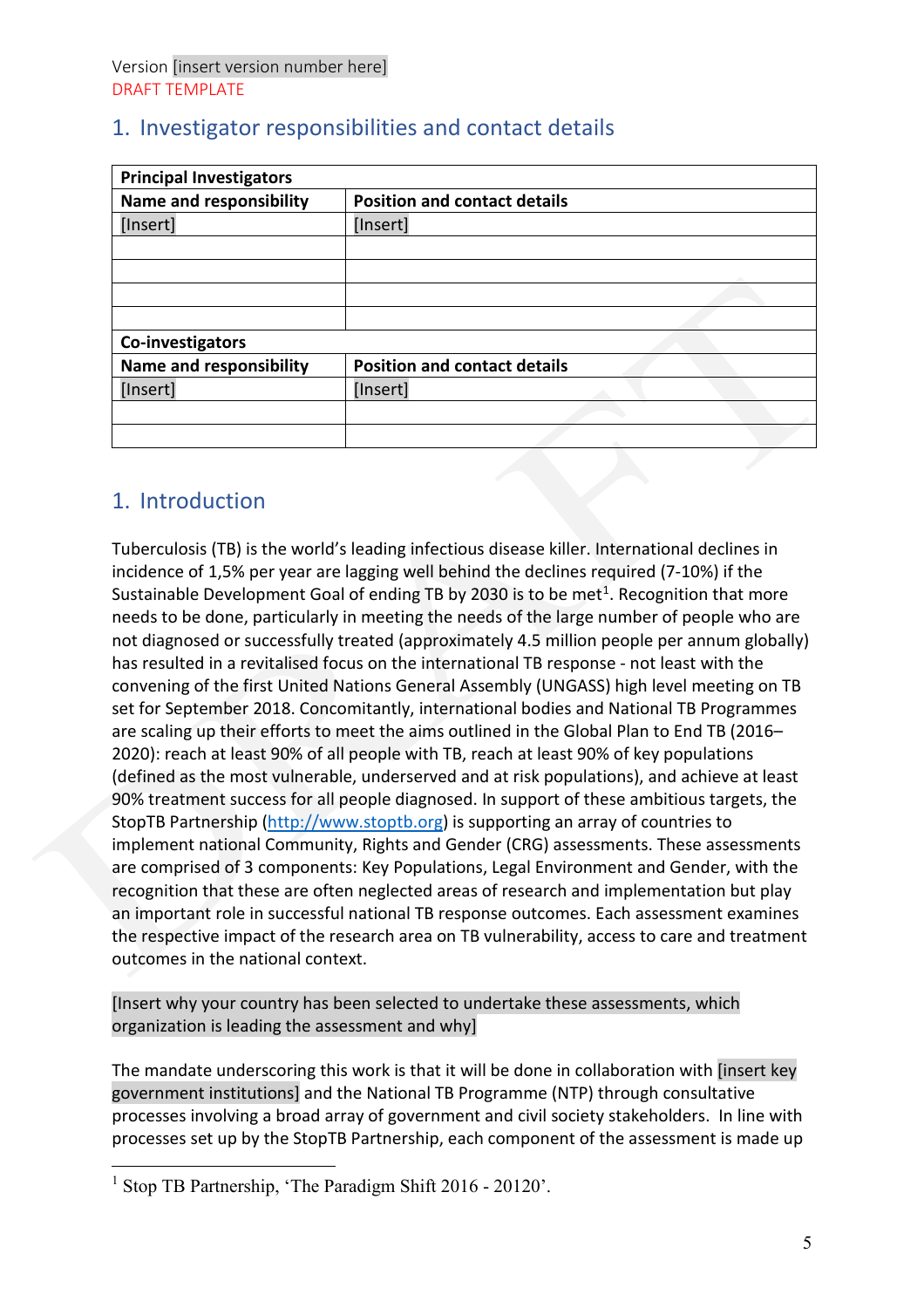of slightly different steps in an effort to develop the final report. development However, key common steps across the components include:

- 1. Inception planning
- 2. Baseline literature reviews
- 3. Multi-stakeholder engagement on assessment processes and selection of key populations for inclusion.
- 4. Rapid qualitative research to augment baseline literature reviews
- 5. Findings validation by multi-stakeholder group
- 6. Final report development

This protocol covers the qualitative research processes which will build on the baseline literature reviews and fill in research gaps for all 3 components of the [insert country] CRG assessments. The report resulting from this research will inform future international funding priorities, as well as national focus to improve TB treatment inclusion and outcomes.

# 2. Motivation

[Insert overview of key ways in which the assessments will assist in meeting country tuberculosis targets]

## 2.1. Focusing on gender

The current Global Plan to Stop TB argues that a fundamental change for a successful TB response is a shift towards a gender-based approach to TB. This is an approach which "aims at addressing the social, legal, cultural and biological issues that underpin gender inequality and contribute to poor health outcomes"<sup>2</sup>. The call comes in light of an international lack of focus on the ways in which gender impacts on TB vulnerability, care access and treatment outcomes. This is evident because incidence, prevalence and treatment outcome data are frequently not disaggregated, nor analyzed through a gendered perspective.

## [Insert:

- A brief literature review of the available country-specific information on gender and TB in your country and what it shows
- A note on where information is lacking
- A statement about what your research will contribute to understandings of gender and TB in your country.]

# 2.2. Focusing on key populations

The Global Plan to Stop TB describes TB key populations as people who have increased exposure to TB due to where they live or work; people who have limited access to quality TB services; and people at increased risk because of biological or behavioural factors that compromise immune function. The Plan identifies these people as in need of differentiated

<span id="page-5-0"></span> $2$  Stop TB Partnership, 2016, p. 26)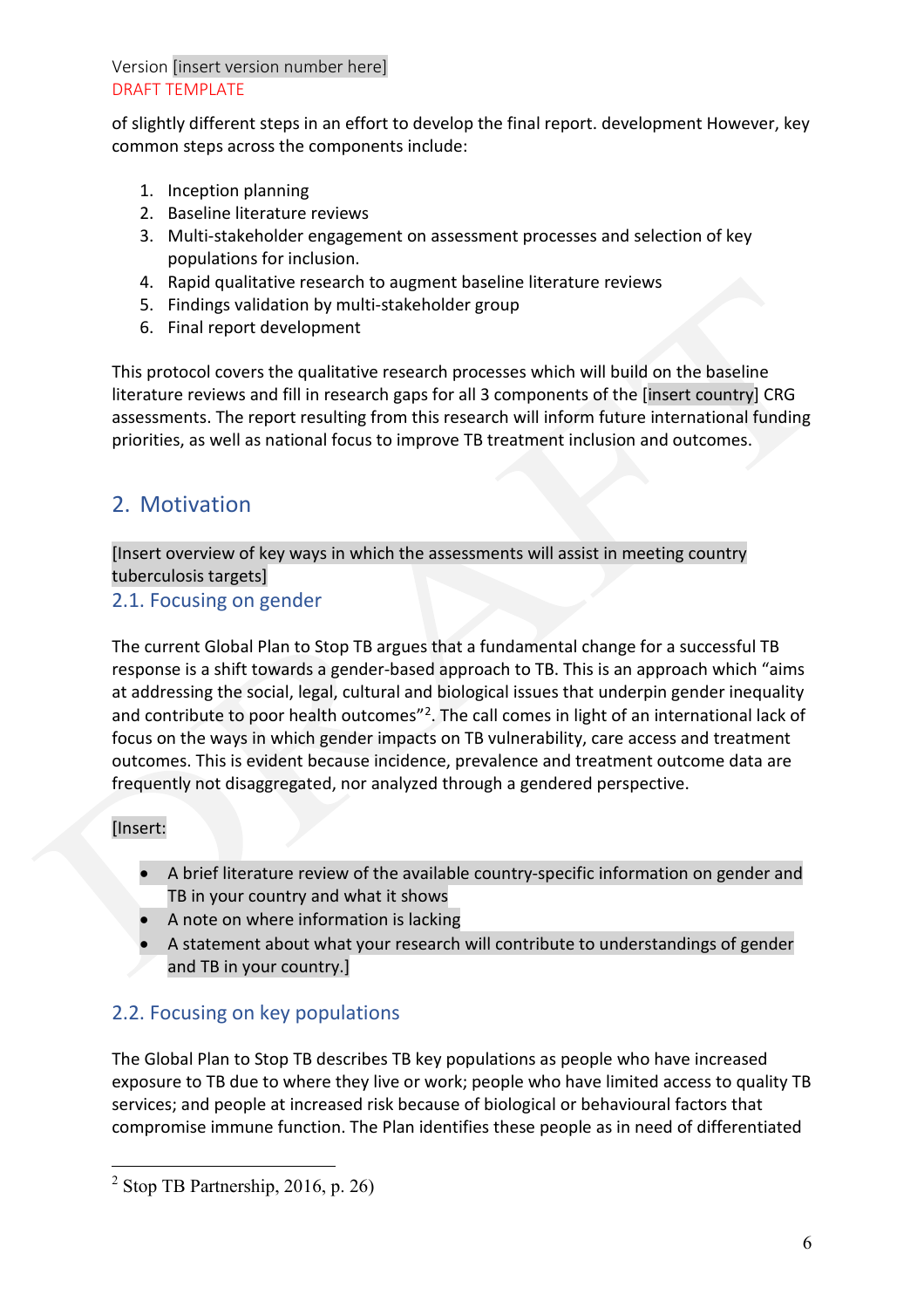services. Key populations for particular focus included in the Plan are children, healthcare workers, miners, prisoners, people affected by zoonotic TB, migrants, people who use drugs, the elderly, people with HIV and AIDS, people with diabetes, people who smoke or are exposed to smoke, and people who suffer malnutrition.

#### [Insert:

• information on how your country's plan (if any) on TB care for key populations relates to the Global Plan.]

The key populations included in this research have been selected through a facilitated process conducted in a multi-stakeholder meeting.

#### [Insert:

- How you chose the selected key populations
- What the selected key populations are for this research and how they are defined
- For each selected key population:
	- o A brief literature review of the available country-specific information on the key population in your country and what it shows
	- o A note on where information is lacking
	- o A statement about what your research will contribute to understandings of the key population and in TB in your country]

# 2.3. Focusing on the legal environment

The Global Fund to Fight AIDS, TB and Malaria found that a considerable number of the factors that increase vulnerability to contracting TB or reduce access to testing, prevention, care and treatment services are associated with individuals' position or ability to realise their human rights<sup>[3](#page-6-0)</sup>. TB has persisted throughout history because its roots are closely linked to economic and social inequalities <sup>4</sup>. Human rights violations or situations in which there is limited opportunity to realise human rights, create conducive economic, social and environmental conditions for the spread of TB<sup>5</sup>. An enabling legal framework based on human rights principles such as equality, non-discrimination, participation and equal access to quality healthcare services, to name a few, can positively contribute towards the fight against TB.

#### [Insert:

• A brief literature review of the available country-specific information on the legal

<span id="page-6-0"></span><sup>&</sup>lt;sup>3</sup> Global Fund, 'Human Rights and the Global Fund to Fight AIDS, Tuberculosis and Malaria', 2011.

<span id="page-6-1"></span><sup>4</sup> Marina Smelyanskaya et al., 'Legal Environment Assessments for Tuberculosis. An Operational Guide', 2017.

<span id="page-6-2"></span><sup>&</sup>lt;sup>5</sup> FXB Center for Health and Human Rights and Open Society Foundations, 'Health and Human Rights Rescource Guide', 2013.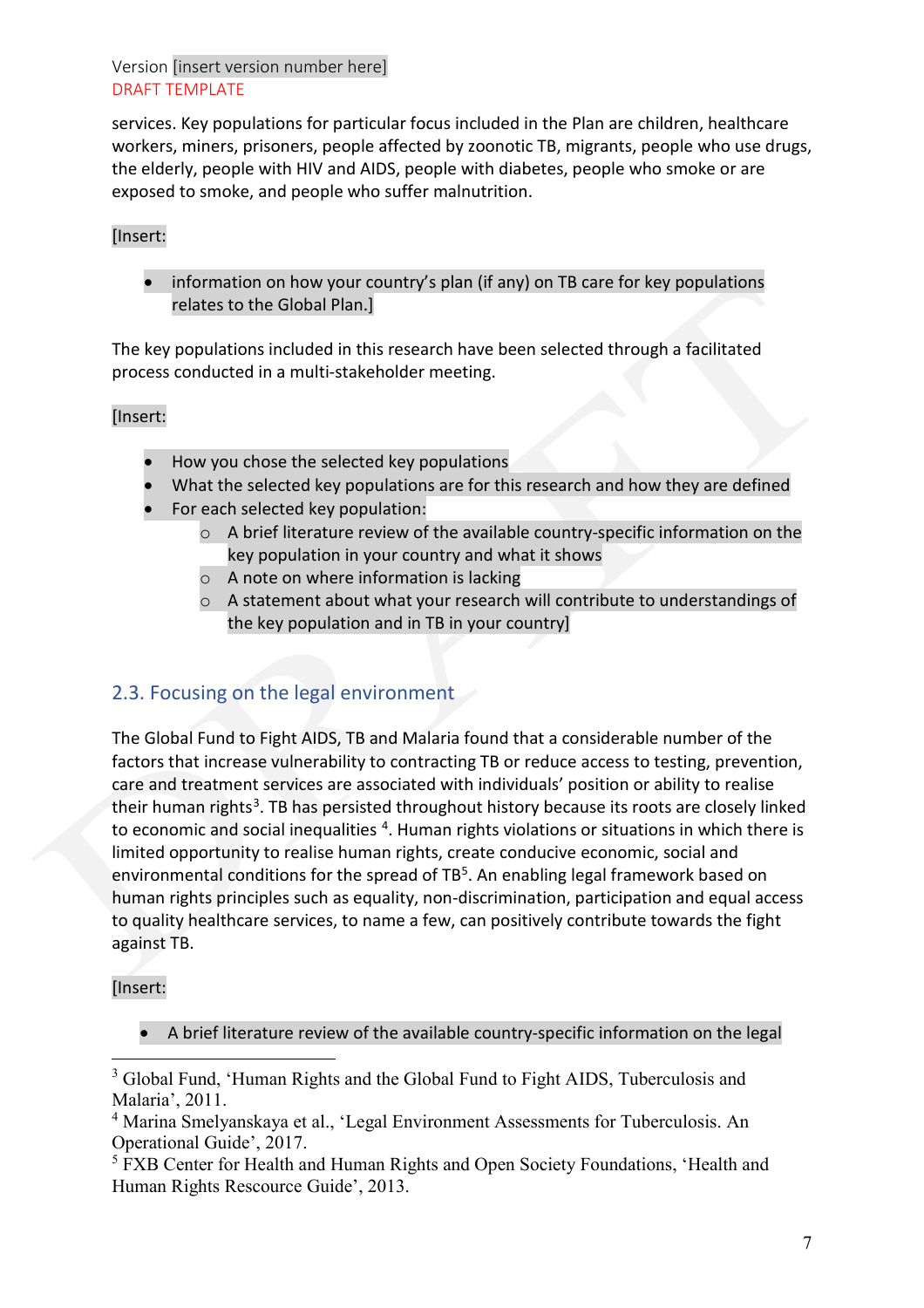- environment and TB in your country and what it shows
- A note on where information is lacking
- A statement about what your research will contribute to understandings of the legal environment and TB in your country.]

# 3. Research objectives

This research aims to support an improved national TB response through:

- Providing qualitative insights into the ways that gender, belonging to certain key populations and the legal environment of a country impact on vulnerability to TB infection, access to care, and treatment outcomes.
- Providing information on how the TB response can improve to be more gender-sensitive and more responsive to key populations.
- Assessing and making recommendations for a strengthened legal and regulatory framework for improved access to TB diagnosis, treatment and care.

# 4. Research questions

This qualitative research will ask:

- 1. Gender
- How does gender identity impact on the social dynamics of TB vulnerability, care access and treatment outcomes?
- What programme delivery changes could be made to improve gender-sensitivity in the TB response?
- 2. Key populations
- How does belonging to one or more of the selected key populations impact on the social dynamics of TB vulnerability, care access and treatment outcomes?
- What programme delivery changes could be made to improve TB response for people belonging to the selected key populations?
- 3. Legal environment
- How does the current legal environment impact on access to TB-related healthcare, or increase vulnerability and create barriers to access TB-related healthcare?
- What rights-based programmatic responses including strengthening laws, policies and regulations; reducing stigma and discrimination; increasing access to justice; and improving law and policy enforcement - could be put in place to improve the TB response?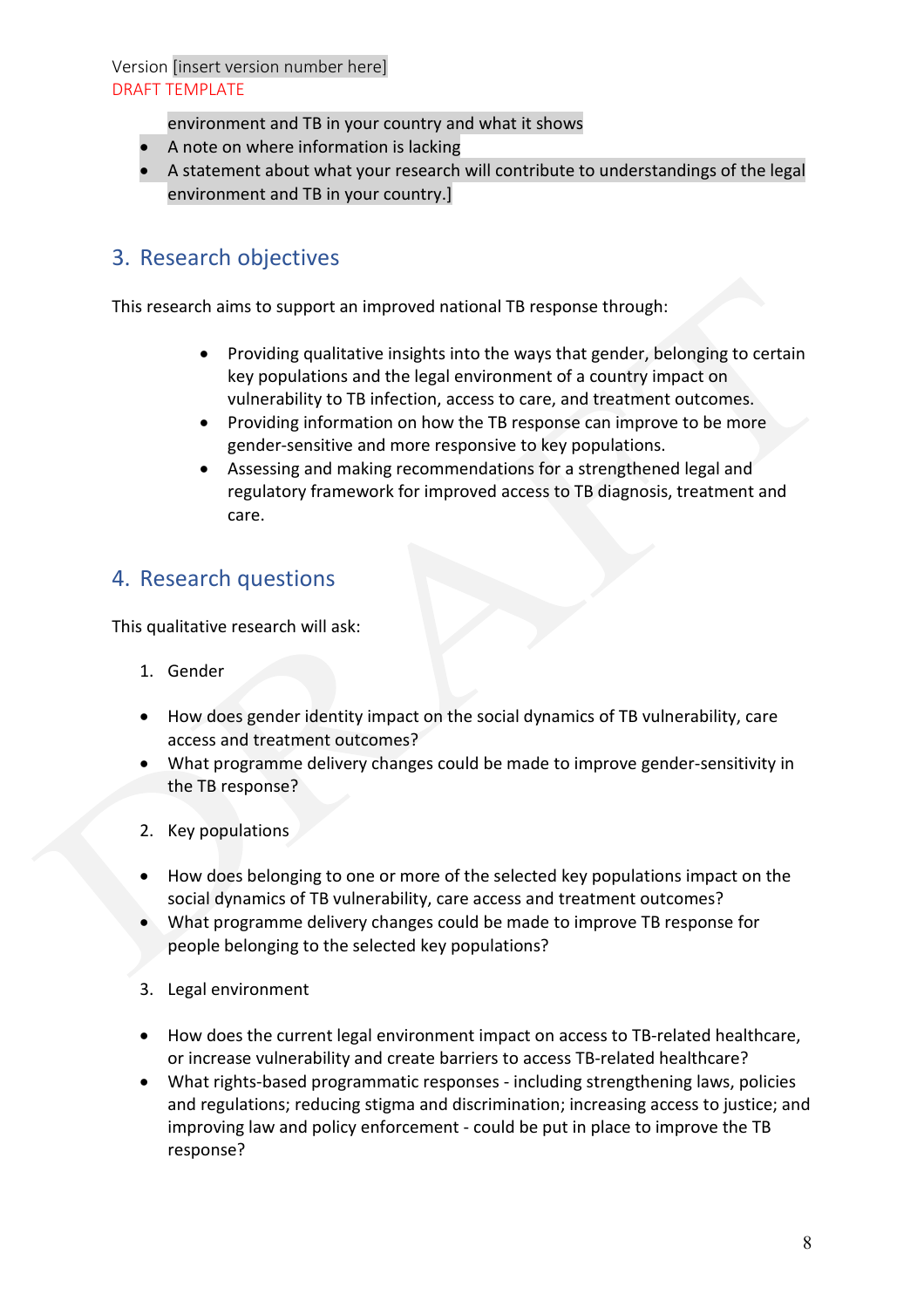# 5. Research design

# 5.1. Research methods

Research methods include:

- **Observations** in selected facilities or in-community with healthcare workers affiliated with the selected facilities.
- **Key informant interviews** with experts and advocates in the field
- **Interviews** with TB-affected individuals
- **Focus groups** with healthcare providers and people affected by TB. This includes focus groups with farm workers, people who use substances and healthcare workers. Issues related to vulnerability and care for TB-index patient contacts have been integrated into all methods. Therefore, a separate research tool designed for this particular group has not been provided in this research process.
- **Facilitated research activities** with people affected by TB. There are a number of methods designed, each will be used to capture a different aspect of life.

The table below provides an overview of planned participants, research topics, methods and sites. The tables are divided by research implementation location. Each method has an associated information sheet, consent document and research tool included in the appendices – the reference to these tools is included in the table. The research tools have been designed to broadly capture the dynamics and experiences of TB infection, diagnosis, care access and treatment completion from the perspectives of TB-affected individuals (patients and family members); healthcare providers; and stakeholders (including civil society advocates and government representatives). The attached tools may be adapted somewhat according to emerging data and the needs of the participants.

## 5.2. Research sites

#### [Insert which research sites you will use, and explain why you have selected these sites]

Further cities and sites are not included due to time, resourcing and capacity constraints. Key informant interviews will happen in locations suitable to the interviewee, or via phone or Skype.

Research will not start until:

- Memorandums of Understanding have been agreed upon with civil society partner organizations.
- The protocol has been approved by [insert selected ethics board]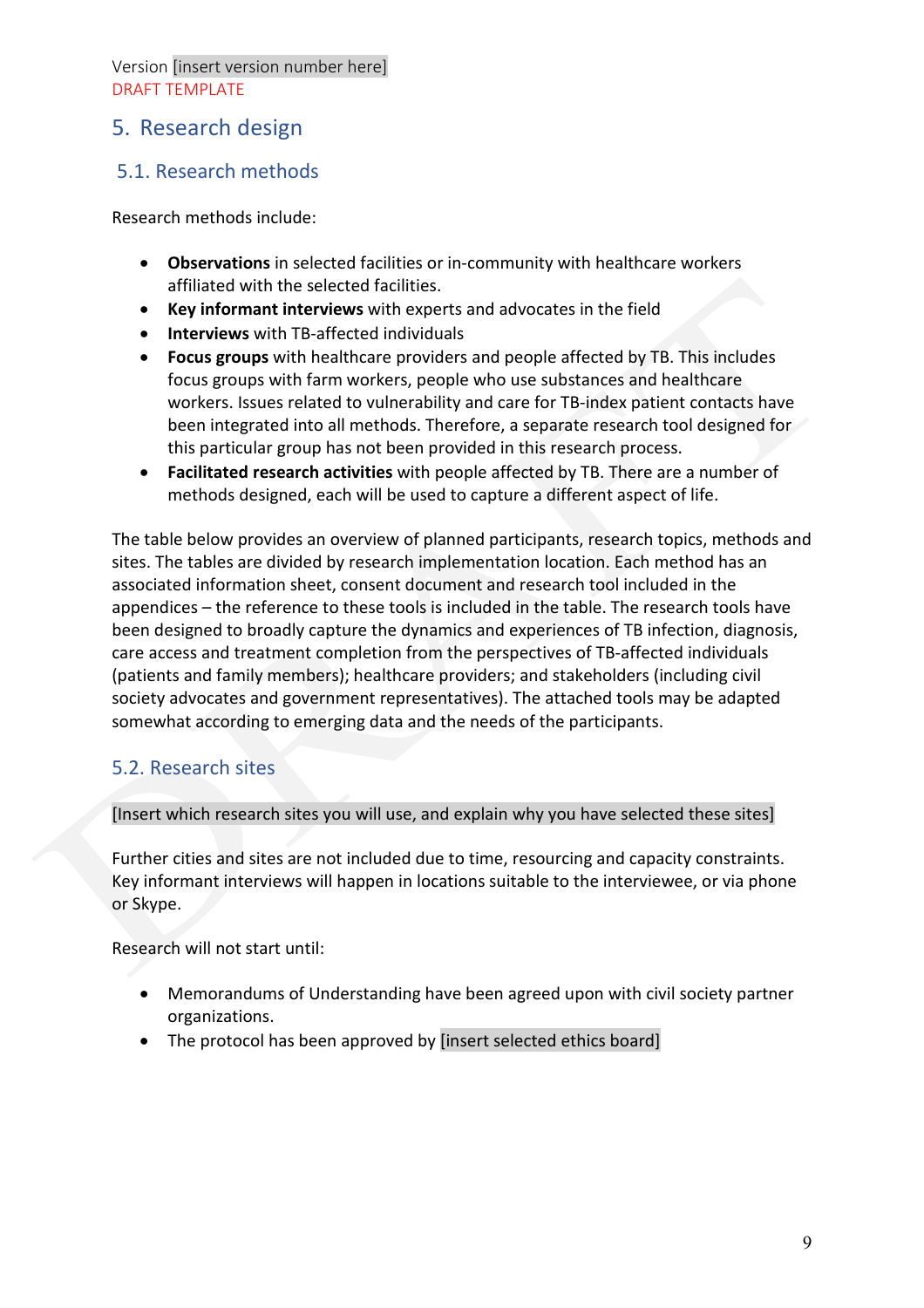# Table 1: Research methods and participants

|                                  | <b>LOCATION:</b>                           |                                                  |                             |                                 |                                        |                              |                                                                                                                           |  |
|----------------------------------|--------------------------------------------|--------------------------------------------------|-----------------------------|---------------------------------|----------------------------------------|------------------------------|---------------------------------------------------------------------------------------------------------------------------|--|
| <b>Method</b>                    | <b>Participants</b>                        | Topic                                            | # of methods<br>site<br>per | appendix<br>$\pmb{\mp}$<br>Tool | #<br>Info doc<br>appendix <sub>i</sub> | doc<br>appendix #<br>Consent | <b>Notes</b>                                                                                                              |  |
| <b>Observations</b>              | Example: TB facility<br>patients and staff | Example: Treatment provision process<br>overview | $\mathbf{1}$                | D <sub>1</sub>                  | A1;A2                                  | <b>B1</b>                    | Example: Observation (up to 8 hours) in a facility<br>and/or in-community with facility affiliated<br>healthcare workers. |  |
| <b>Interviews</b>                |                                            |                                                  |                             |                                 |                                        |                              |                                                                                                                           |  |
| <b>Focus groups</b>              |                                            |                                                  |                             |                                 |                                        |                              |                                                                                                                           |  |
| <b>Facilitated</b><br>activities |                                            |                                                  |                             |                                 |                                        |                              |                                                                                                                           |  |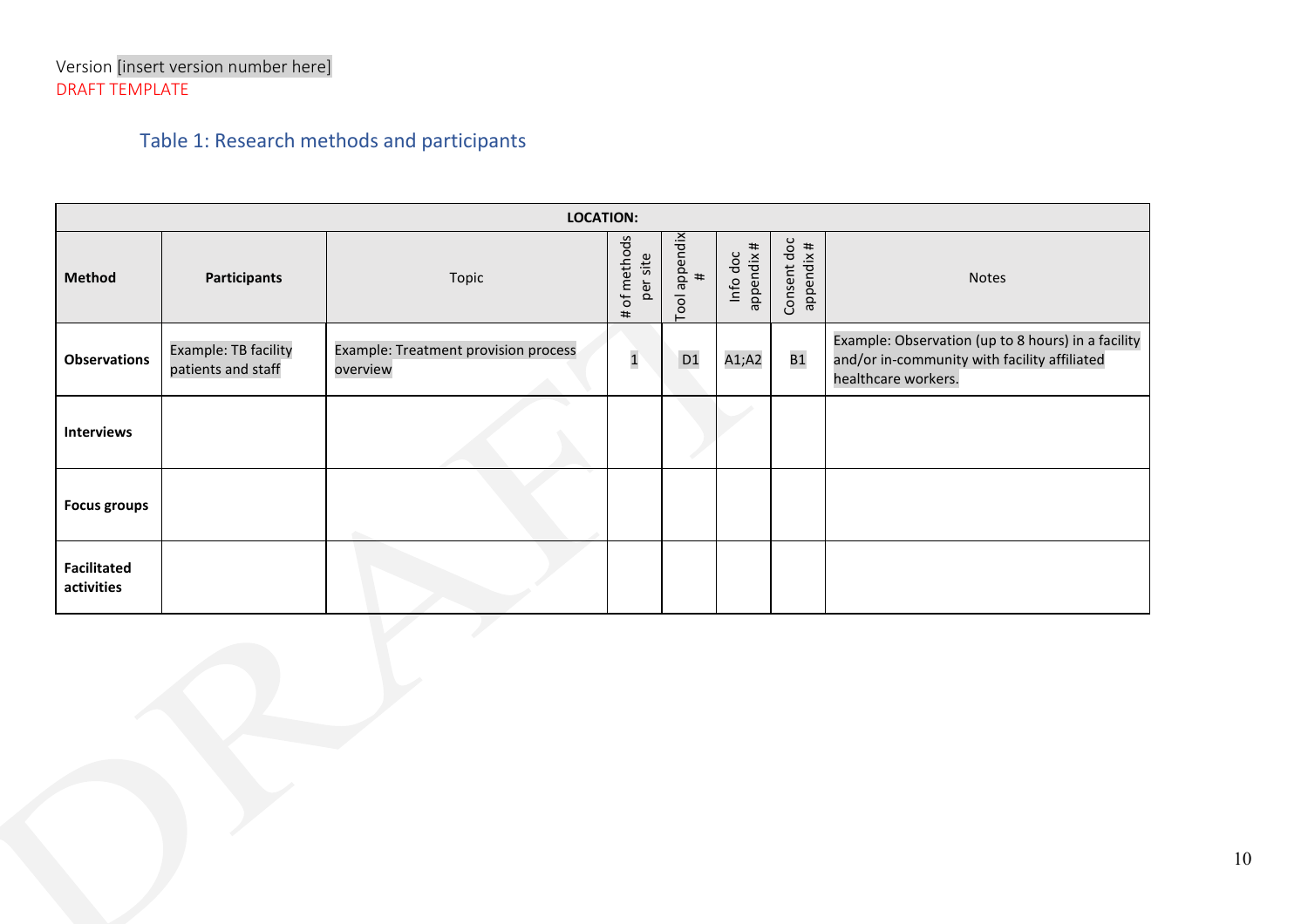# 5.3. Study populations

The study will include:

- Men, women and transgender people affected by TB where "people affected by TB" refers to people ill with TB and their family members, dependents, communities and healthcare workers who may be involved in care-giving or are otherwise affected by the illness.
- People self-identifying as belonging to the following four selected key populations and affected by TB:
	- o [insert selected KP and the definition of that group]
	- o [insert selected KP and the definition of that group]
	- o [insert selected KP and the definition of that group]
- Healthcare providers involved in the TB response
- TB response and included key population experts

## 5.4. Participant inclusion criteria

All participants will be required to meet the following criteria:

- Aged 18 years and older (based on self-reports)
- Provides informed consent for their data to be included in the research process

In addition, participants should meet the criteria for one or more of the following research areas:

#### **Gender**

- Affected by TB in [insert limited time period, e.g. five years] AND/OR
- Is interested in or does work that is related to the gender-related aspects of the TB response.

#### **Key populations**

- Affected by TB in [insert limited time period, e.g. five years] AND/OR
- Self-identifies as belonging to one of the above-described key population groups.

AND/OR

• Works with or has an interest in one of the selected key populations and the TB response.

#### **Legal environment**

• Affected by TB in [insert limited time period, e.g. five years] AND/OR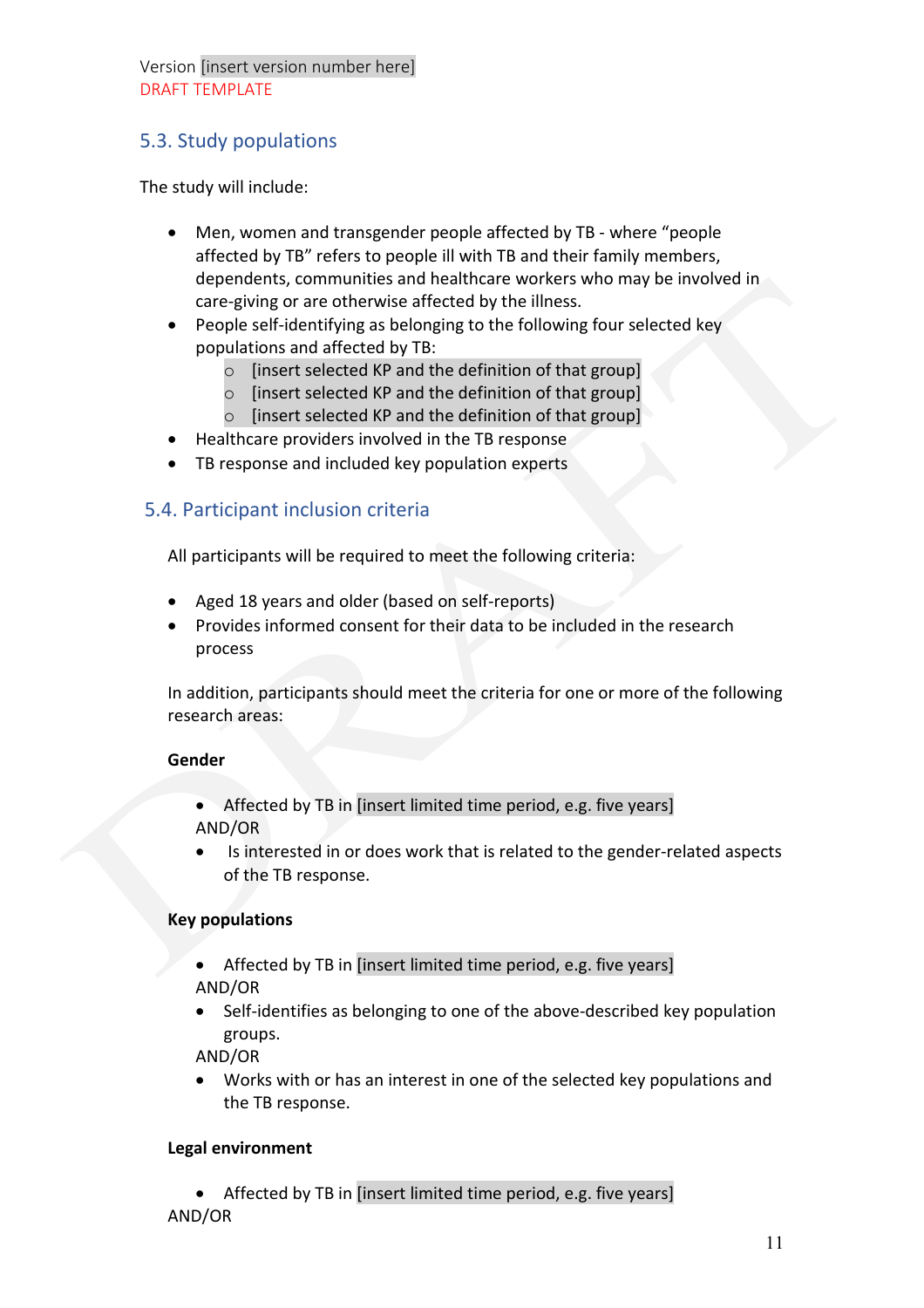• Works or has an interest in human rights and/or legal-environmentrelated aspects of the TB response.

## 5.5. Sampling

Participants will be purposefully sampled:

- Healthcare workers will be recruited through treatment providers, and general TB patients will be accessed through a TB treatment facility selected by the managing regional governmental institution.
- Members of selected key populations will be sampled through local advocacy and/or programme delivery organizations.
- Key Informants will be sampled through local government institutions and civil society organizations.

# 6. Research methods – data collection and analysis

Data will be collected by a team of trained qualitative researchers through a combination of research methods including key informant interviews, focus groups and facilitated activities.

## 6.1. Recruitment, eligibility assessment and consent

Stakeholders and key informant interviewees will be invited to participate by the research team based on scoping reviews and stakeholder meetings which have previously been conducted.

Healthcare providers will be invited to participate by the researchers, based on their roles in health care facilities.

Key population members will be invited to participate through civil society organizations working for the rights of the affected population. In facilities where observations are taking place, information posters will be put up (see Appendix A2.) All participants in interviews, focus groups and facilitated activities will be taken through a process of obtaining informed consent by trained team members based on the General Information Sheet (see Appendix A 1), the additional information sheets relevant to the method being used (see Appendix A 3-7) and the consent documents (see Appendix B 1- 4). Participants who are eligible and agree to take part in the research will be asked to sign 2 copies of the appropriate consent forms, one of which will be theirs to keep. In cases where key informants are interviewed by phone or Skype, signed consent documents will be collected electronically.

# 6.2. Data collection, security and analysis

The team is competent in conducting research in [insert researcher languages]. As far as possible, the research participant will be allowed to participate in a language of their choice. Data will be recorded through a combination of audio recordings, written notes and participant-drawn images.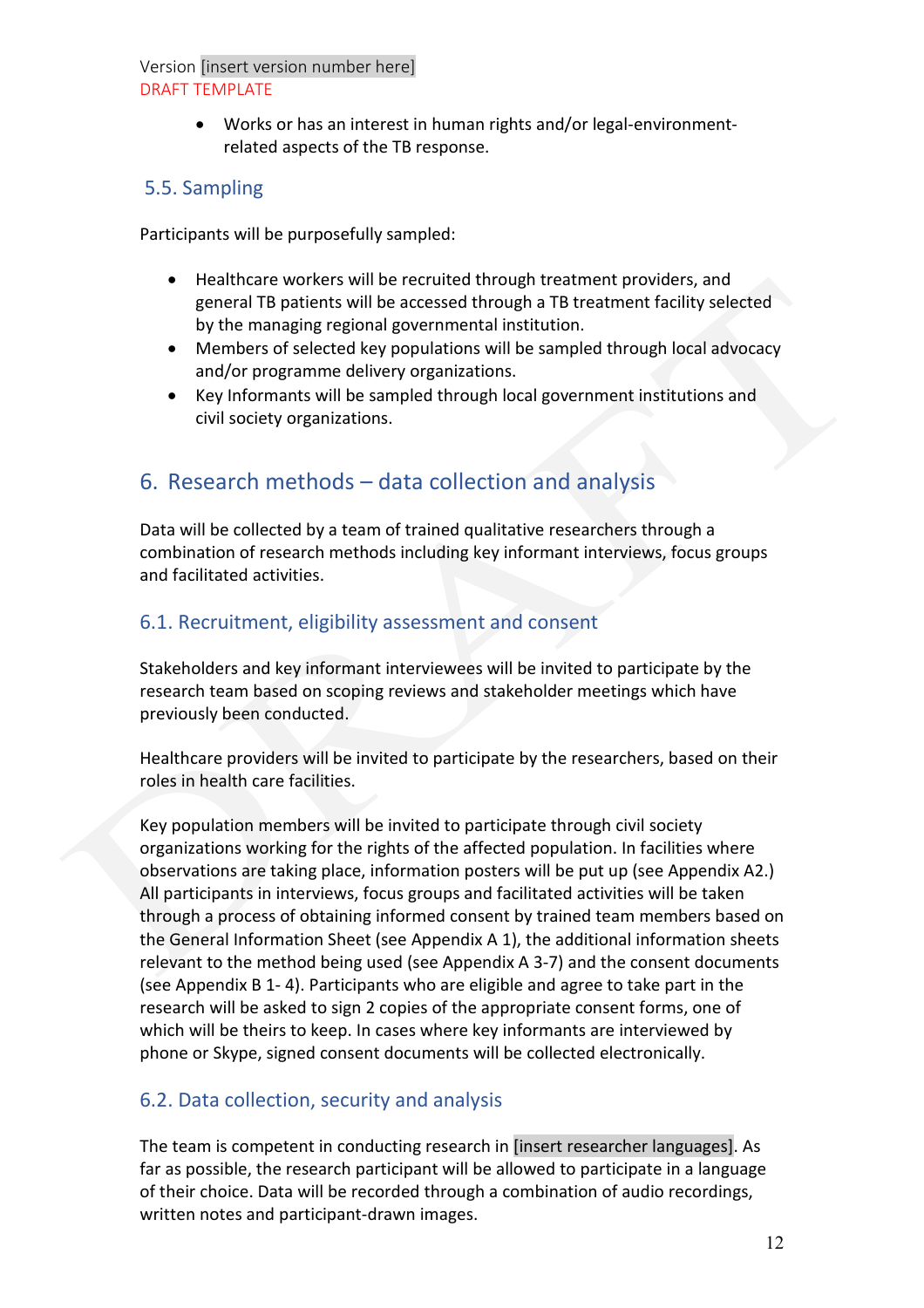Researchers will take the following precautions to maintain data security:

- o Voice recorders will be securely stored
- o Research notebooks and participant drawings will be securely stored while at the research sites, and will be removed from the research sites with the researchers and securely stored off-site.
- o All data entered into and stored on computers will be password protected
- o All data will be coded and analysed using NVivo software. Where transcriptions and translations are required, these may be done by additional staff who will also sign study-specific confidentiality agreements. Coding frameworks will be independently developed by at least 2 researchers for comparison before the coding framework is finalised.

# 7. Ethical concerns and processes

This study will include a variety of participants, from policy makers and people working in health access advocacy, to people affected by TB and belonging to the selected key populations. Some of the key population members [insert any very stigmatised selected key population] are subject to stigmatising responses from healthcare workers. The inclusion of these participants is critical because they are best positioned to provide insights into their own experiences, as well as insights into the barriers to care that are essential for improving healthcare processes. However, their protection requires that additional safety measures are put into place. The ethical considerations for all participants are outlined below, with special attention to these matters.

As an entirely qualitative study, this study is relatively low risk. However, there are some risks involved, including the following:

- Participants may experience negative emotions as a consequence of remembering negative events in their lives. In this case, participants will be offered professional counselling and support where needed.
- Participants attending focus groups and facilitated activities may be identified as having been affected by TB or as belonging to a key population by people who did not previously know about this. This could result in stigma and discrimination. This also requires that additional care be taken regarding the location of the research (see below).
- Group members may not respect each other's confidentiality (see below)

Participants will be warned of these risks and every effort will be made to protect privacy and confidentiality. We detail the efforts that will be put into place below.

Numerous ethical concerns are being taken into account, and processes put into place to protect research participants. These include:

**Informed consent.** Informed consent will be implemented as described above **Voluntary participation.** Participation will always be voluntary and there will be no negative consequences for refusing to participate. People belonging to vulnerable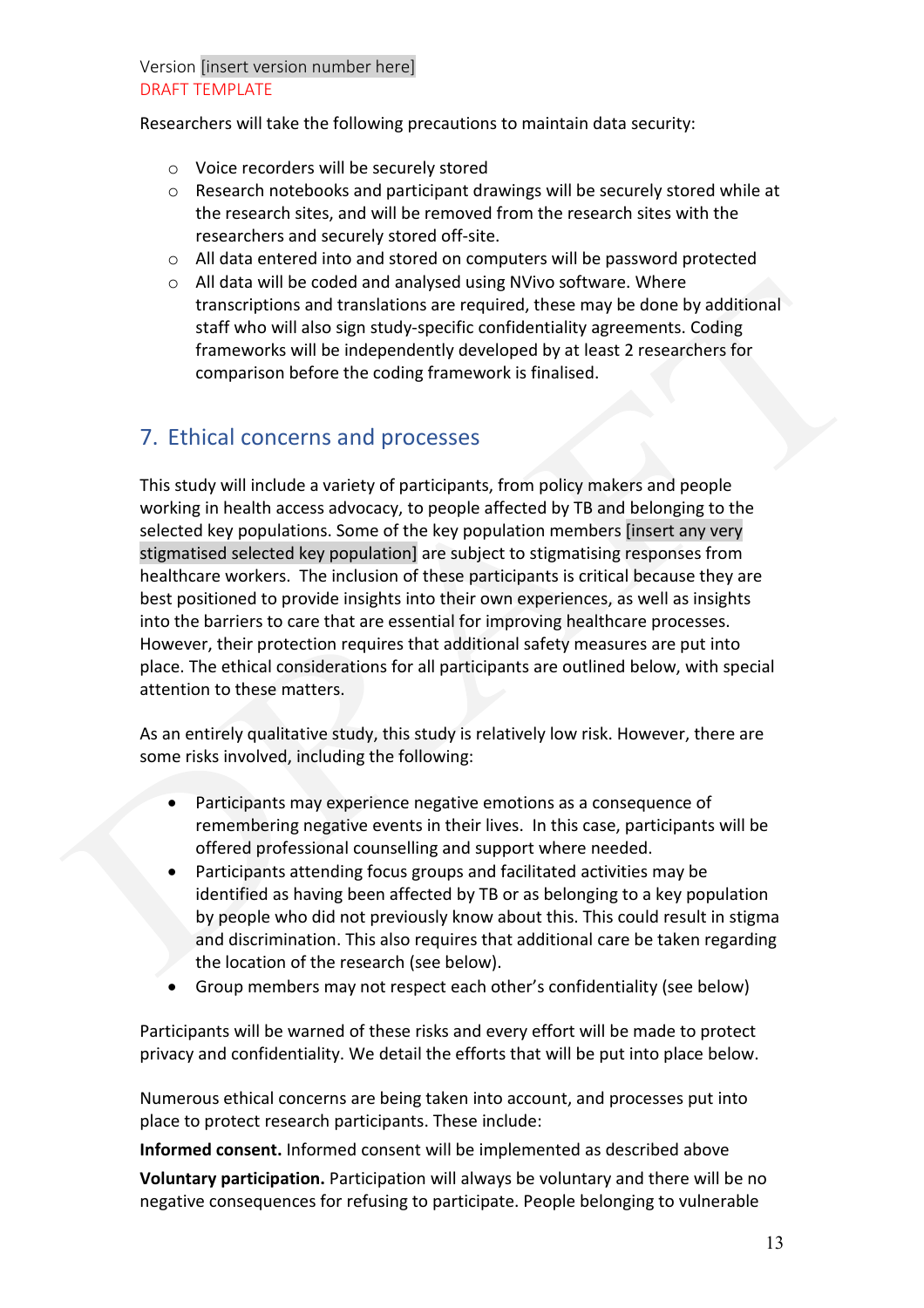groups lack agency in the extent of their involvement in processes. This research therefore seeks to balance the right to participate with the right to withhold information, or withdraw from the study completely. Special attention will be paid to indications that participation is uncomfortable, such as non-responsiveness and active silences.

**Privacy and confidentiality.** An array of protections are being put in place to protect participants' privacy and confidentiality. These include:

- Careful management of data (see above)
- Use of pseudonyms in all data entered into [insert research analysis tool] and the removal of any other identifying features before data is made public.
- Use of private spaces for interviews and group sessions (i.e. focus groups and facilitated activities).
- Use of safe, accessible, friendly sites (not TB care facilities) for research methods with key populations. This will be done to avoid identification by healthcare providers and employers as a key population member and research participant. In so doing, the participant will be able to avoid potential future discrimination and stigma.
- The limits of the ethical principle of confidentiality will be discussed with participants. Limits would include, for example, cases where the information provided indicates that the health and lives of individuals are being placed at risk. In instances where this is the case, appropriate action will be taken and the protection of vulnerable parties will always be placed first.
- All researchers will be required to sign a study-specific confidentiality agreement (see Appendix C). Furthermore, participant privacy and confidentiality will be maintained through:

**Benefits of participation.** TB-affected individuals will receive remuneration [insert remuneration amount] to cover the essential costs of their participation. Stakeholders and key informant interviewees will not receive remuneration unless they have incurred travel costs coming to the interview or focus group sites, in which case travel costs up to [insert remuneration amount] will be covered. It will be made clear to all participants that they will receive no further direct benefits of participation, but that their information will have value in shaping the international and national TB response.

**Disruption to healthcare services.** Healthcare facilities are being selected in collaboration with Provincial Departments of Health based on their location, patient and TB burden, and the fact that they have not been over-researched. Every effort will be made to cause minimal disruption to everyday healthcare provision processes.

**Language.** The research team members have fluency in [list research languages], and participants will be invited to use any of these languages. Consent processes will also happen in the language that the participant is most comfortable using. The general information sheet will be available in [list languages].

**Ethical approval.** In addition to [insert approving ethics committee] approval, this research will not commence until ethical approval has been obtained by the required Department of Health Ethics Boards.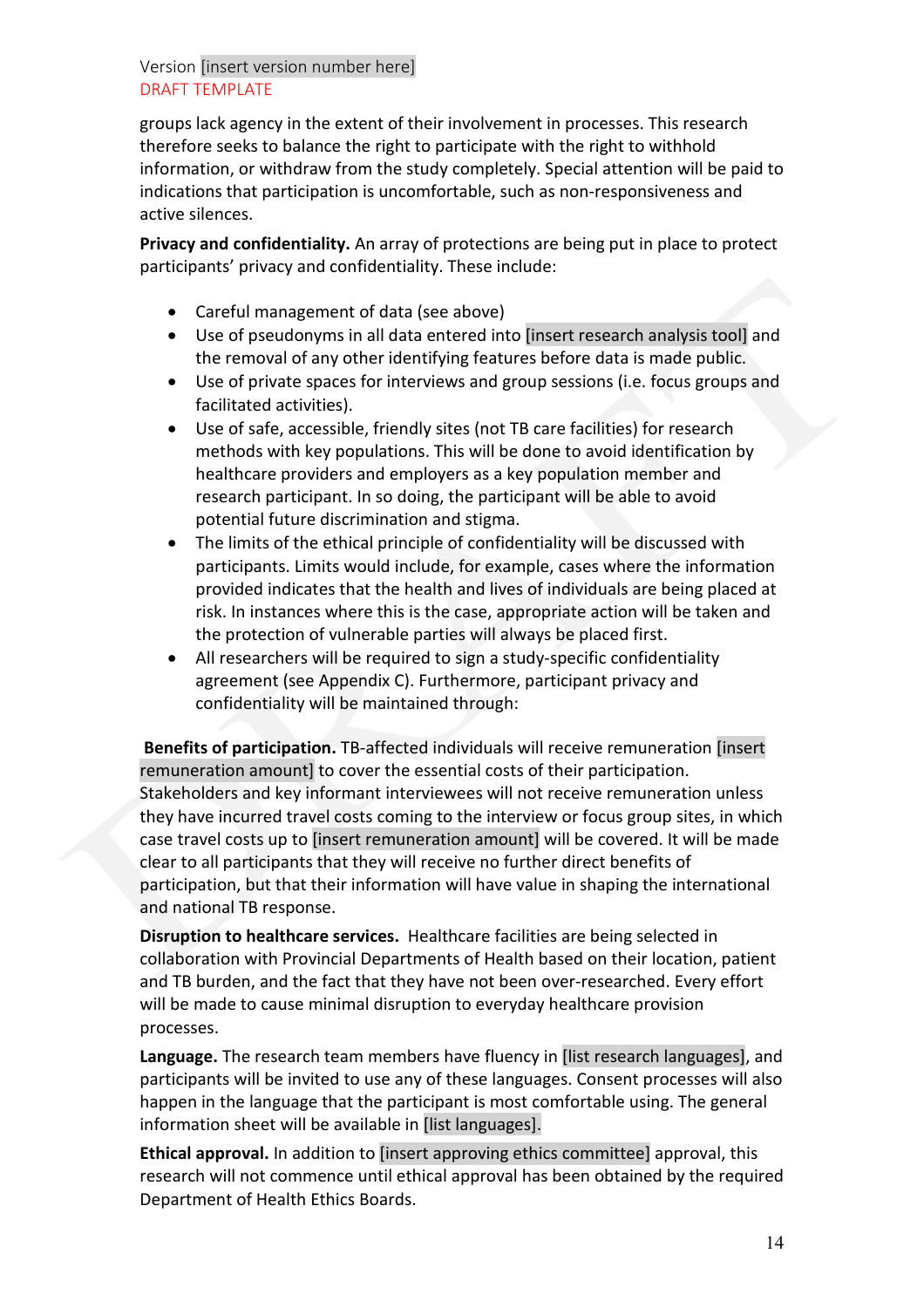**Infection control.** Researchers and research participants will be required to follow healthcare facility infection control processes. Patients with infectious TB will not be included in group activities in other facilities unless protective masks are available for all participants.

**Expert guidance.** There may be times when guidance on ethical responses are not clearly provided by ethical frameworks and guidelines, or by the law. Where this is the case, expert advice will be sought.

**Expectation management.** Often vulnerable participants have the hope that researchers have the power to influence the care they receive. While this study is designed to have a positive systemic impact, the limited ability of the researchers to impact on individual cases will be made clear to all participants.

**Negative emotions resulting from memories of unpleasant events.** Participants are being asked to remember events from their history, some of which may be unpleasant. Researchers will listen with empathy, and refer participants to trained counsellors where necessary.

Ultimately, we recognise that ethical qualitative research implementation lies in negotiated, empathic engagement, in which – in addition to the implementation of core ethical principles (outlined below for this study) – the integrity, dignity and autonomy of participants are recognised. The power dynamics inherent in research relationships are also recognised, especially as they might impact on vulnerable people within health research.

# 8. Results dissemination

The results of the study will be integrated into the [insert country name] Community, Rights and Gender Assessment Report. The report and a short, easy to understand document outlining key research findings will be disseminated to all research sites. Policy briefs outlining the key findings for each aspect of the CRG report will be disseminated to relevant government departments, healthcare provision partners and civil society organizations. [Insert any other dissemination plans].

# 9. Conclusion

The planned research is designed to capture a large amount of qualitative data in a limited amount of time so as to provide lived-experience insights into the ways in which gender, specific key population membership and the [insert country name] legal environment impact on TB vulnerability, care access and treatment outcomes. The findings and recommendations will be assessed and evaluated by an expert multi-stakeholder group. The eventual report will be used as baseline information for international and national bodies working towards improved TB response outcomes.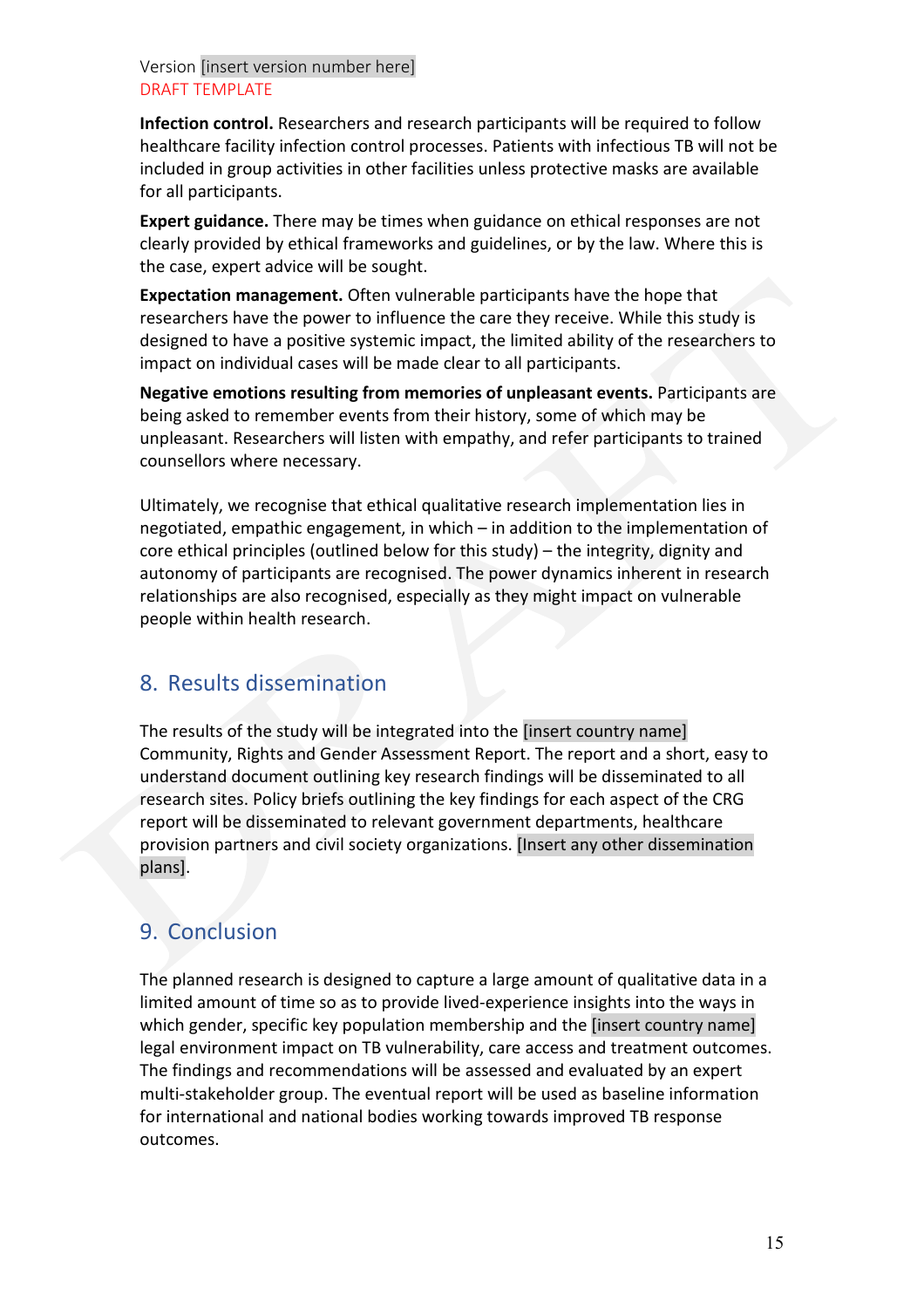# 10. Budget

The proposed research falls under the [insert country name] Community Rights and Gender Assessment budget and costs are fully covered by the StopTB Partnership. No further budget is being sought. The budget available for the immediate research implementation (outside of personnel costs) is [insert total budgeted cost].

**2018**

## Table 5: Research implementation direct costs

[Insert research implementation budget]

# 11. Conflicts of interest

There are no conflicts of interest for the proposed study.

# 12. Time frame

Insert timeframe details. Example:

|                                          |        |           | 2010           |          |          |
|------------------------------------------|--------|-----------|----------------|----------|----------|
|                                          | August | September | <b>Dctober</b> | November | December |
| <b>Ethics Review</b>                     |        |           |                |          |          |
| <b>Ethics Review - Provinces</b>         |        |           |                |          |          |
| Research implementation site 1           |        |           |                |          |          |
| Research implementation site 2           |        |           |                |          |          |
| Data transcription and analysis          |        |           |                |          |          |
| Draft report development                 |        |           |                |          |          |
| Findings validation by multi-stakeholder |        |           |                |          |          |
| group                                    |        |           |                |          |          |
| <b>Report finalisation</b>               |        |           |                |          |          |
| Project close out                        |        |           |                |          |          |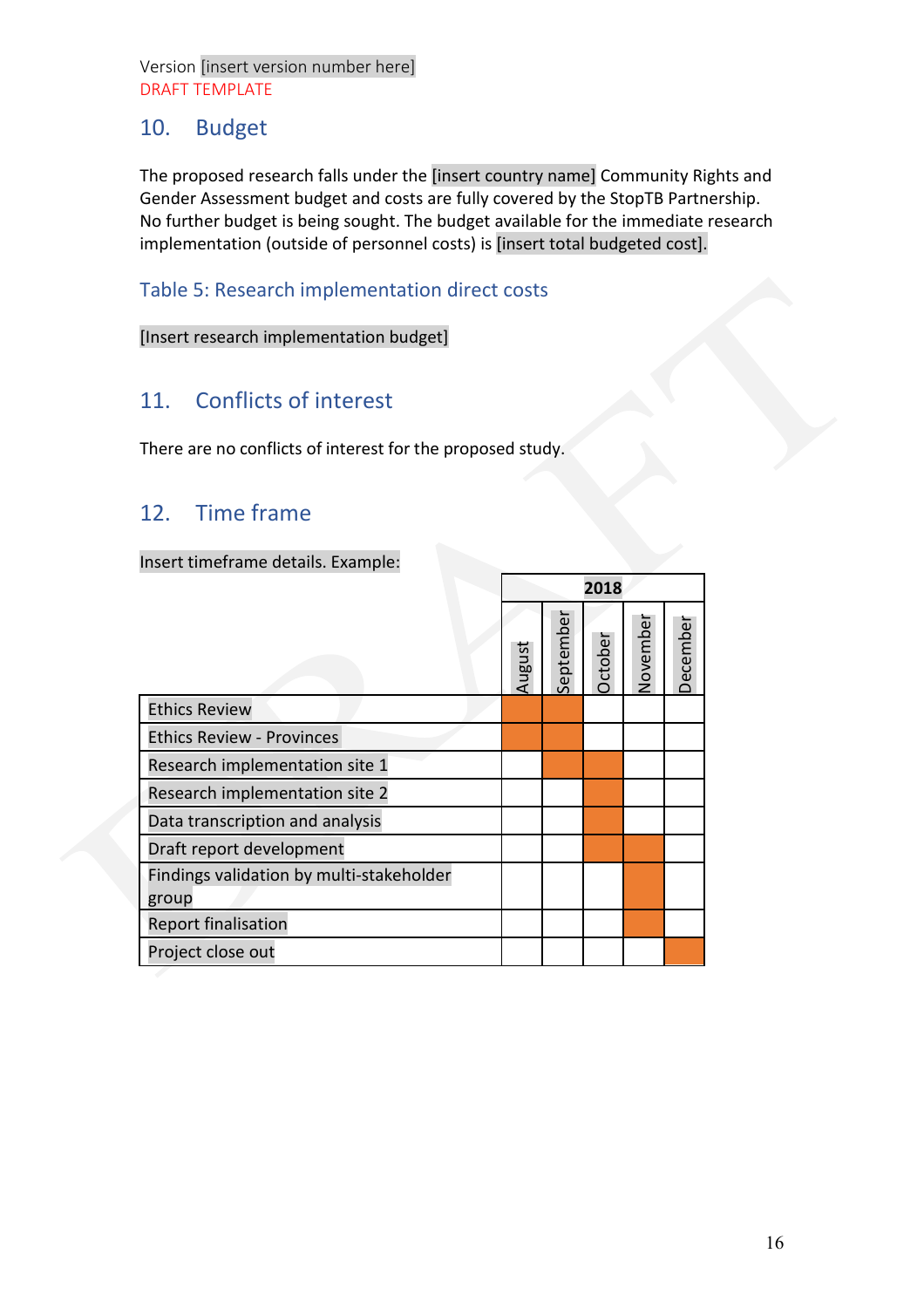# 13. Bibliography

#### [insert full bibliography here]

- FXB Center for Health and Human Rights, and Open Society Foundations. 'Health and Human Rights Rescource Guide', 2013.
- Global Fund. 'Human Rights and the Global Fund to Fight AIDS, Tuberculosis and Malaria', 2011.
- Smelyanskaya, Marina, Colleen Daniels, Clifton Cortez, and Boyan Konstantinov. 'Legal Environment Assessments for Tuberculosis. An Operational Guide', 2017.
- Stop TB Partnership. 'The Paradigm Shift 2016 20120'. Geneva, 2016. https://doi.org/22 August 2016.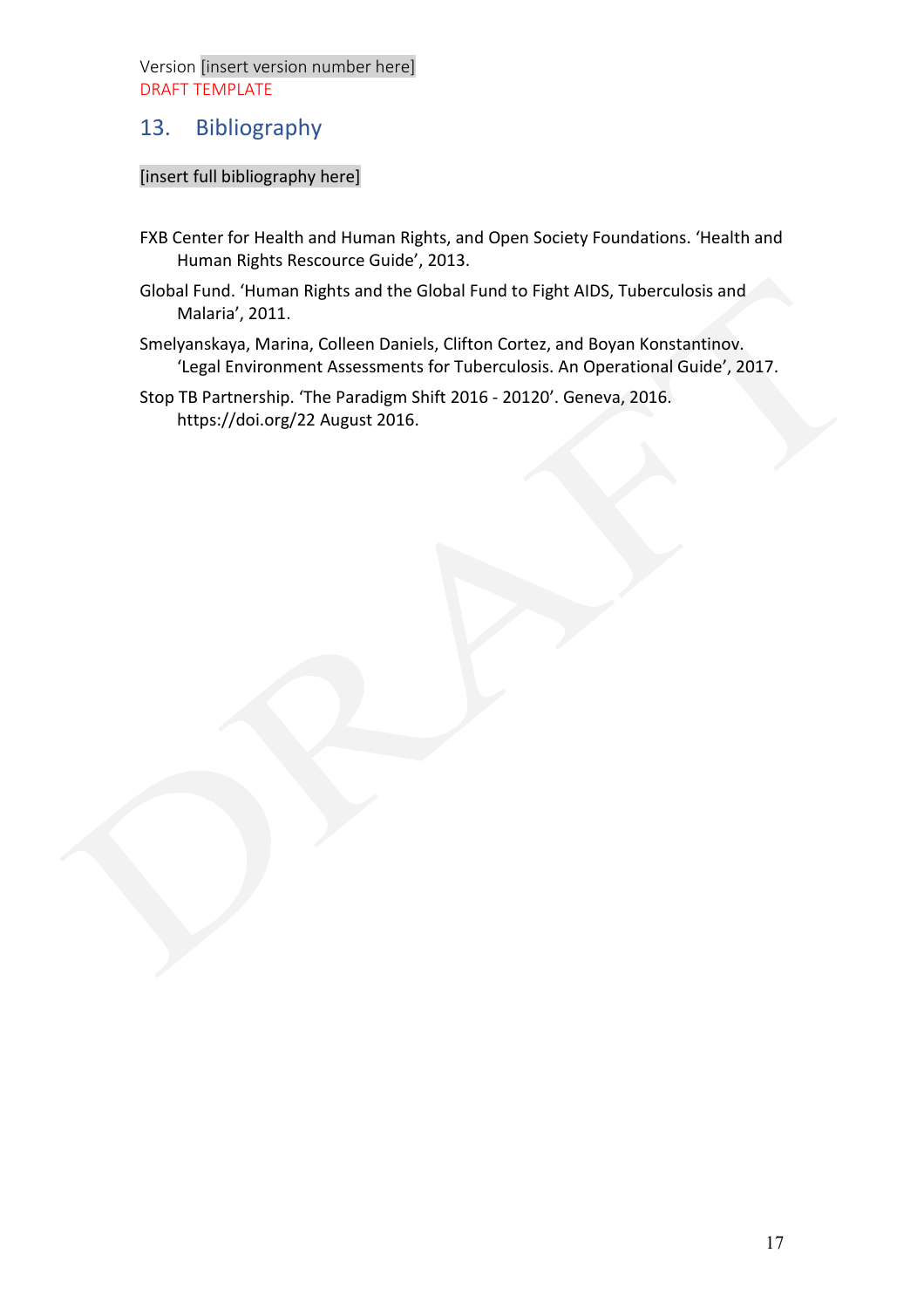# 14. Appendix A: Information Sheets

## 1. General Information Sheet

#### **Researcher:** \_\_\_\_\_\_\_\_\_\_\_\_\_\_\_\_\_\_\_\_\_\_\_\_\_\_\_\_\_\_\_\_\_\_\_

I am working with [insert organisation] doing research on a project for the StopTB Partnership [\(http://www.stoptb.org\)](http://www.stoptb.org/). This project is trying to understand why so many people who have TB do not get diagnosed or treated to cure. In particular, we are looking at the ways in which gender and the legal environment affect vulnerability to TB and access to care. We are also looking at how some populations [insert selected key populations] are particularly at risk of TB and what accessing care is like for these populations. This is to help inform better policy and health care provision.

We are including lots of different people in this research - from people making policy, people advocating for better treatment, to people who have been affected by TB.

We are gathering information in lots of different ways, including:

- Spending time watching the everyday ways that the facility works;
- Talking to people about their experiences of seeking, receiving and providing care;
- Conducting semi-structured individual interviews;
- Conducting focus group discussions;
- Running facilitated activities.

We may ask you if you are willing to participate in this research. This does not mean that we think that you necessarily have TB. It just means that we think you may have a valuable opinion or expertise on the subject.

It is entirely your choice whether to participate or not, and you may choose to participate in one aspect, but not another. If you *do* choose to participate in any aspect, you will be asked to sign a relevant "consent form". This form gives me permission to use the information you provide. You may change your mind later and stop participating even if you agreed earlier. If you choose *not to* participate, it won't affect you in any way.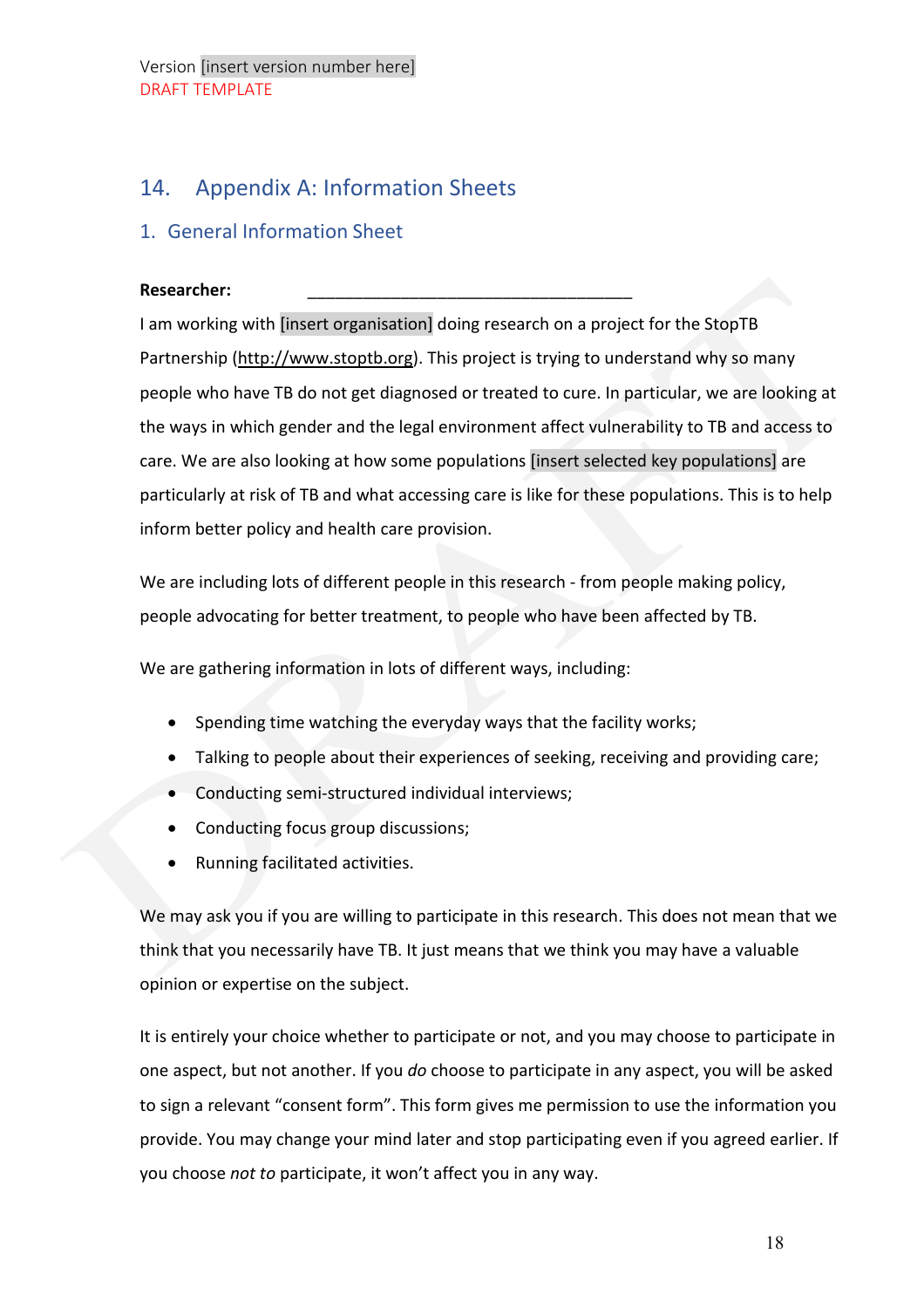There are no direct benefits to you for participating in the research, though we do hope that it will lead to positive change in the way TB is responded to. Some participants will receive a small remuneration for transport costs. This is detailed in the additional information sheets for the different research methods.

Any communication with any of the researchers will be completely confidential. This means that anything you say will stay private. We may discuss information amongst the researchers, but we have all signed confidentiality forms and we will only include anything you tell us in the written documents once we have removed any way for other people to know who the information comes from. The only time we might tell someone else what you said is when it puts someone in danger.

This research has been approved by [include approving ethics committee]. We also have approval from all the managers of the healthcare facilities we are working in.

If you have any questions or are uncomfortable with anything, you can speak to me or one of my colleagues at any time. You may also ask to review anything I have written that relates to you. Alternatively, you can raise any concerns you may with:

[insert details of research and ethics leads in here]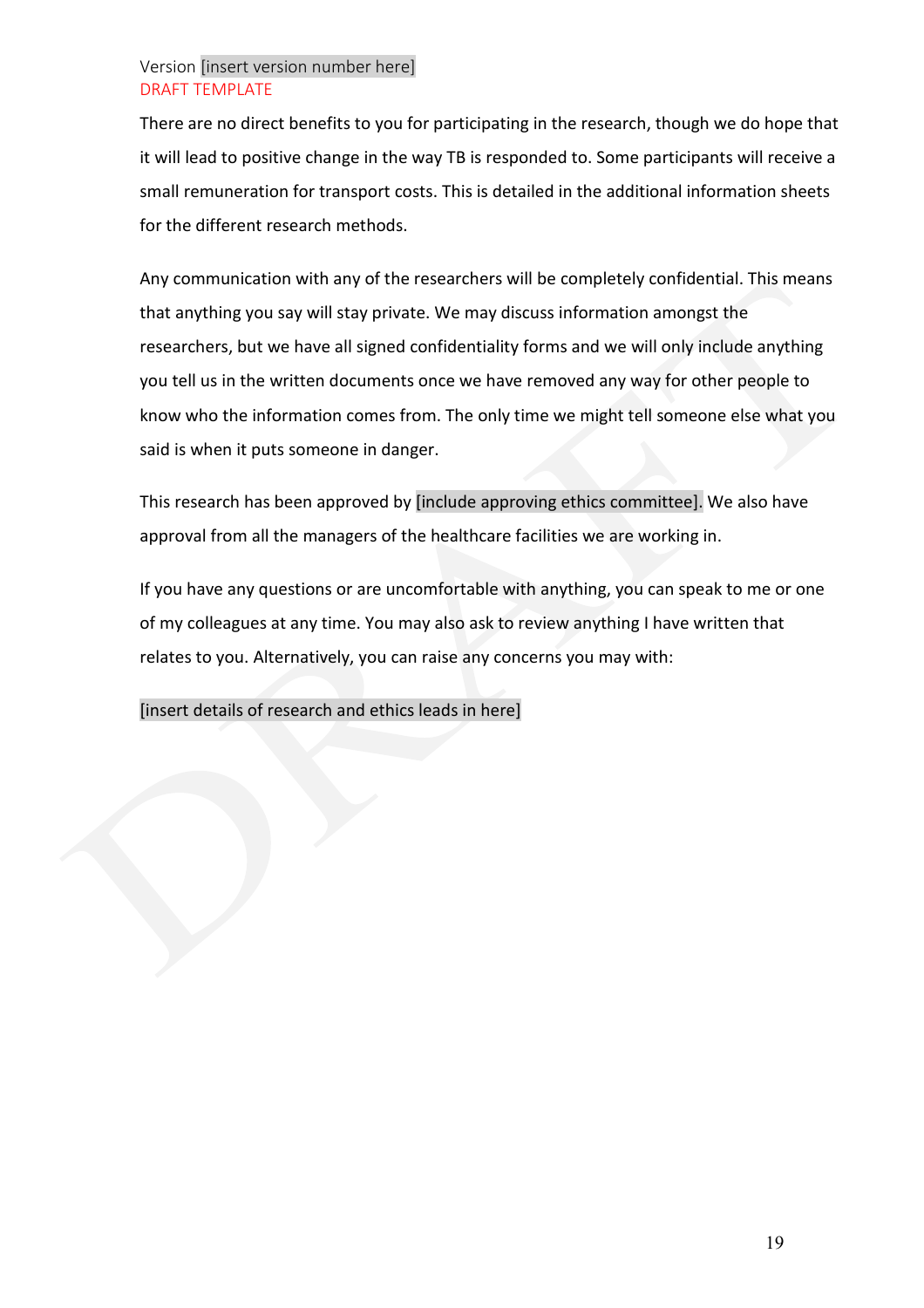## 2. Facility Information Sheet

#### **Research in Progress**

#### **To All Staff, Patients and Observers**

Research is currently being done in this facility. Researchers are observing and participating in some of the operations of this facility in order to try and understand some of the things that make it easier or harder to get TB treatment. Note that any researcher will:

- Always explain the research to you if she wants to include you in the research process;
- Always ask your permission before including you in the research;
- Always respect your treatment processes and your right not to participate;
- Never identify you personally in the research report.

Note that you:

- Have no obligation to participate;
- Can withdraw your consent to participate at any time;
- Can request that anything you say be left out of her research report.

Permission to carry out this project has been obtained from the Department of Social Anthropology and the Human Research Ethics Committee (HREC) at the University of Cape Town. If you have any concerns, please feel free to raise these concerns with [insert contacts]. You can also raise them with the management of this facility, who have also approved this research. Contact details are provided below.

#### **[Insert contact details]**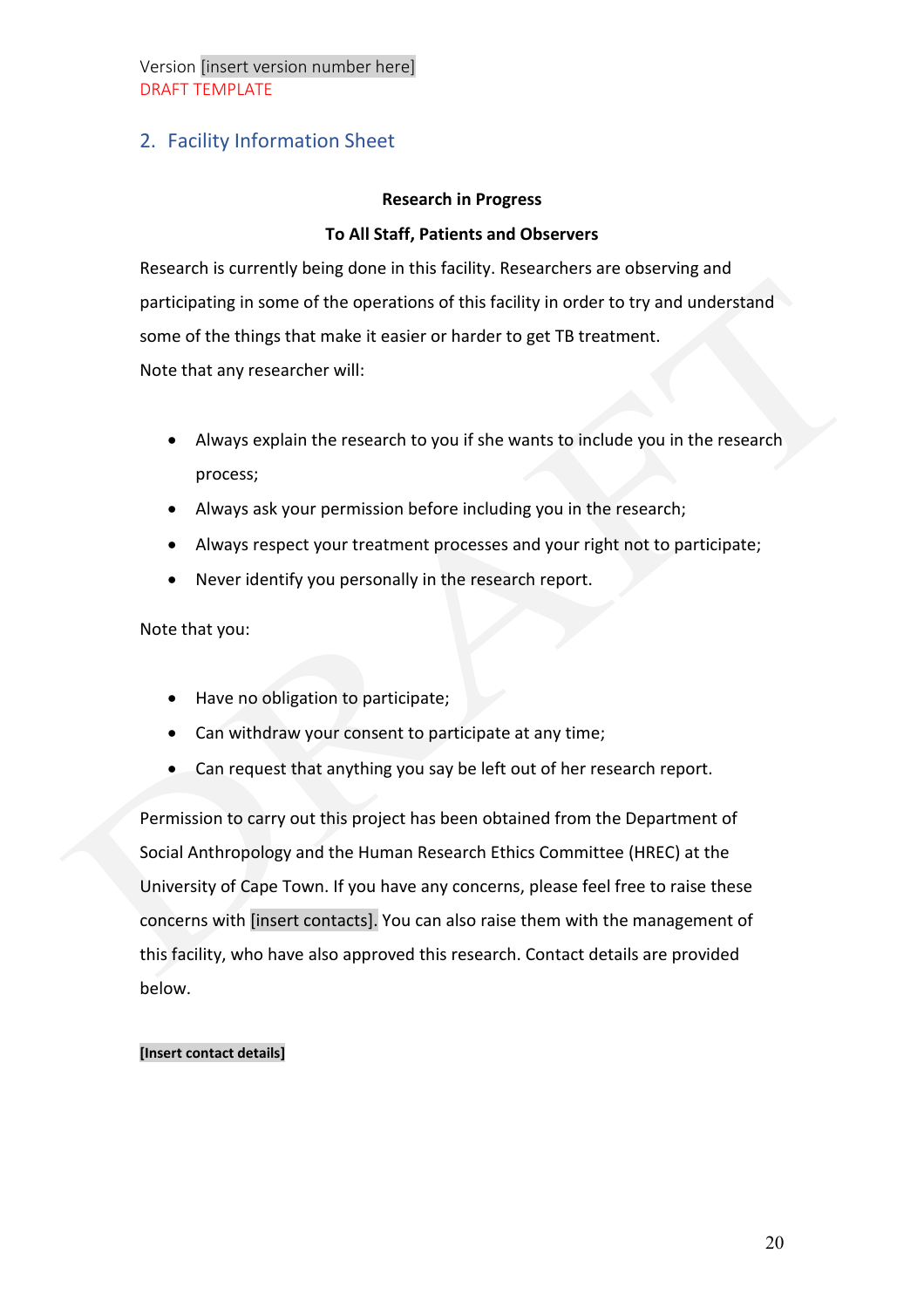# 3. Interviewee Additional Information Sheet: TB-affected individuals

I am asking you to participate in a one-to-one semi-structured interview for my research because we are interested in your personal perspective, knowledge and experience on what makes people vulnerable to TB infection and what it is like getting care.

To be interviewed for this research, it is important that you understand the contents of the attached "General Information Sheet", as everything said there is relevant to interviews as well.

The interview is "semi-structured" because in addition to talking about the themes of the interview, we may also discuss additional related topics that arise. If you do not want to answer a particular question, you do not have to.

This interview will be conducted in a private space and you can decide whether you are comfortable with a voice recording or would rather that the interviewer only writes interview notes. The interview is expected to take between 20 minutes to an hour and a half, and your available time will be taken into consideration.

You will receive [insert amount] to cover the costs of your coming today.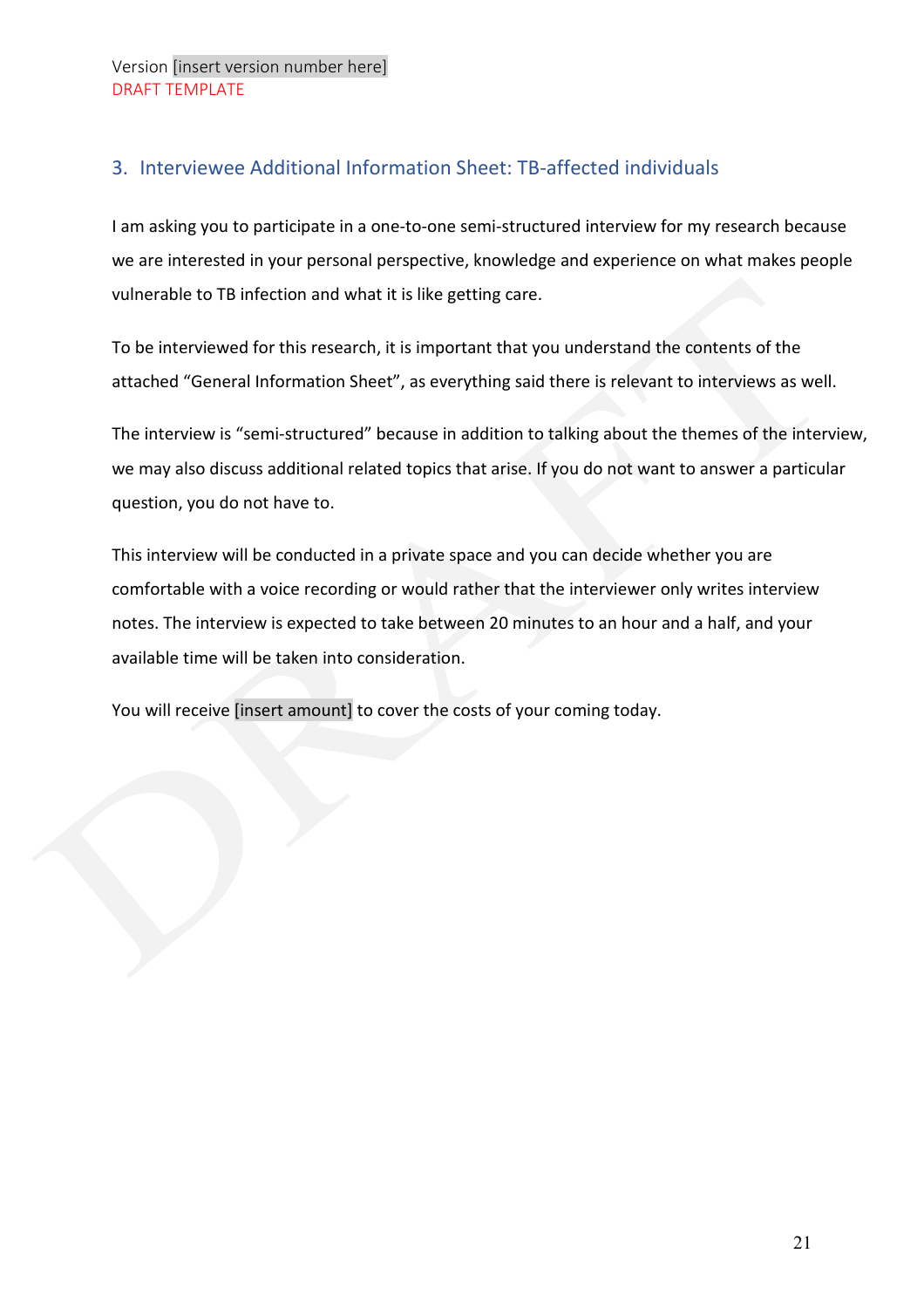# 4. Interviewee Additional Information Sheet: Key Informants

I am asking you to participate in a one-to-one semi-structured interview for my research because we are interested in your personal perspective, knowledge and experience on what makes people vulnerable to TB infection and what it is like getting care.

To be interviewed for this research, it is important that you understand the contents of the attached "General Information Sheet", as everything said there is relevant to interviews as well.

The interview is "semi-structured" because in addition to talking about the themes of the interview, we may also discuss additional related topics that arise. If you do not want to answer a particular question, you do not have to.

This interview will be conducted in a private space, and you can decide whether you are comfortable with a voice recording or would rather that the interviewer only writes interview notes. The interview is expected to take between 30 minutes to an hour and a half, and your available time will be taken into consideration.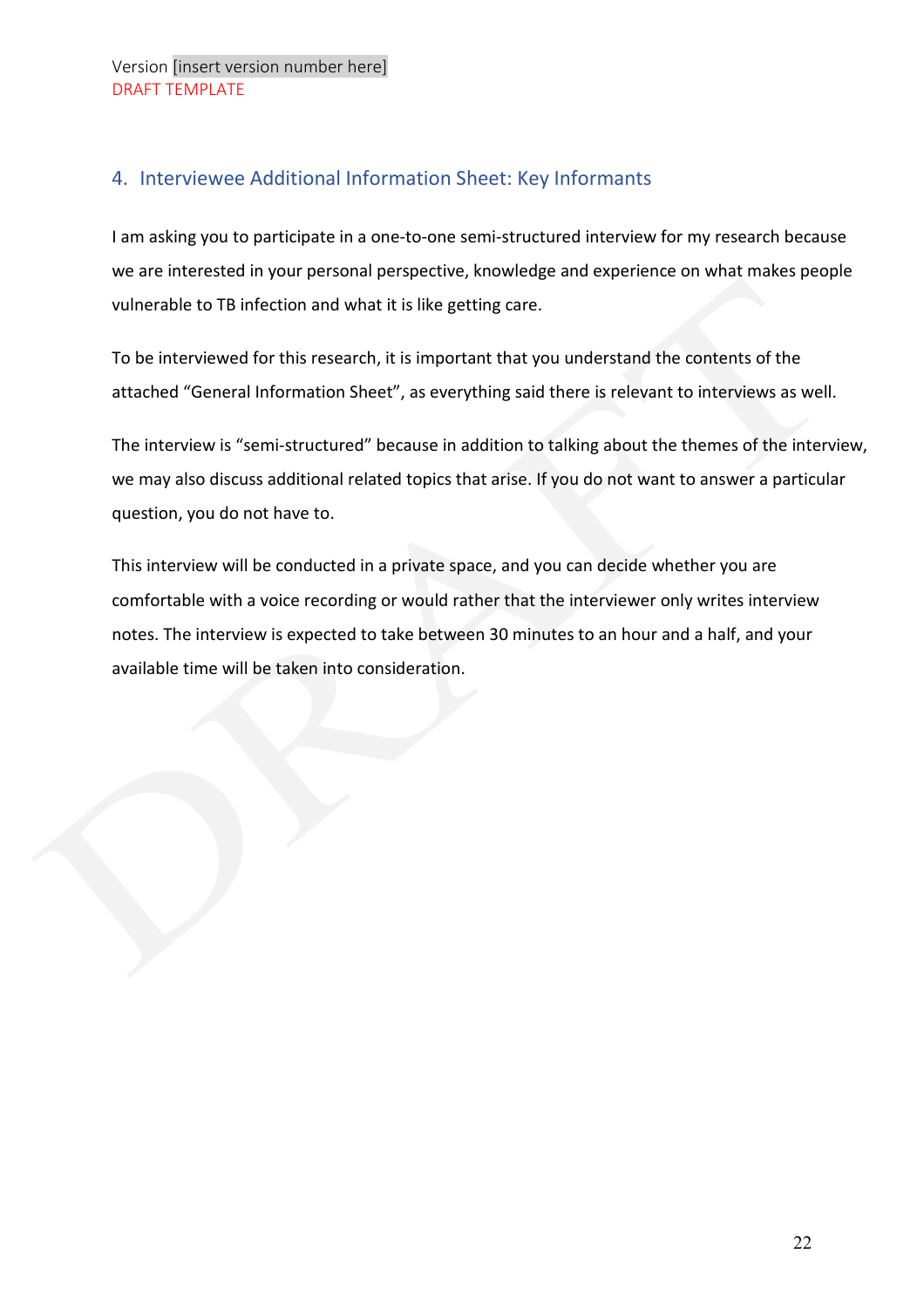# 5. Focus Groups Additional Information Sheet: TB-affected Individuals

Focus groups are small group discussions where specific questions relating to the research are asked by the focus group leader and discussed by the groups. I am asking you to participate in a focus group discussion because I think you might know something about what makes people vulnerable to TB, and what getting treatment is like for people.

To participate in a focus group discussion, it is important that you understand the contents of the "General Information Sheet" for this research, as everything said there is relevant to the focus groups as well. It is also important that you know that the focus group will be held in a private space, and everyone in the group will be asked to regard everything that is said in the group as confidential. This means that what is said in the group is not discussed outside of the group and after the event. Every participant will be asked to sign a document that agrees to this. Please note, however, that while I can guarantee that I will not identify any individual personally in my own work, I cannot promise that other people will not do so. Please be aware of this.

The focus group leader will record the discussion. Care will be taken to protect these recordings and we will ensure that these remain confidential.

You will receive [insert amount] to cover the costs of your coming today.

The discussion will take between 45 minutes to an hour and a half.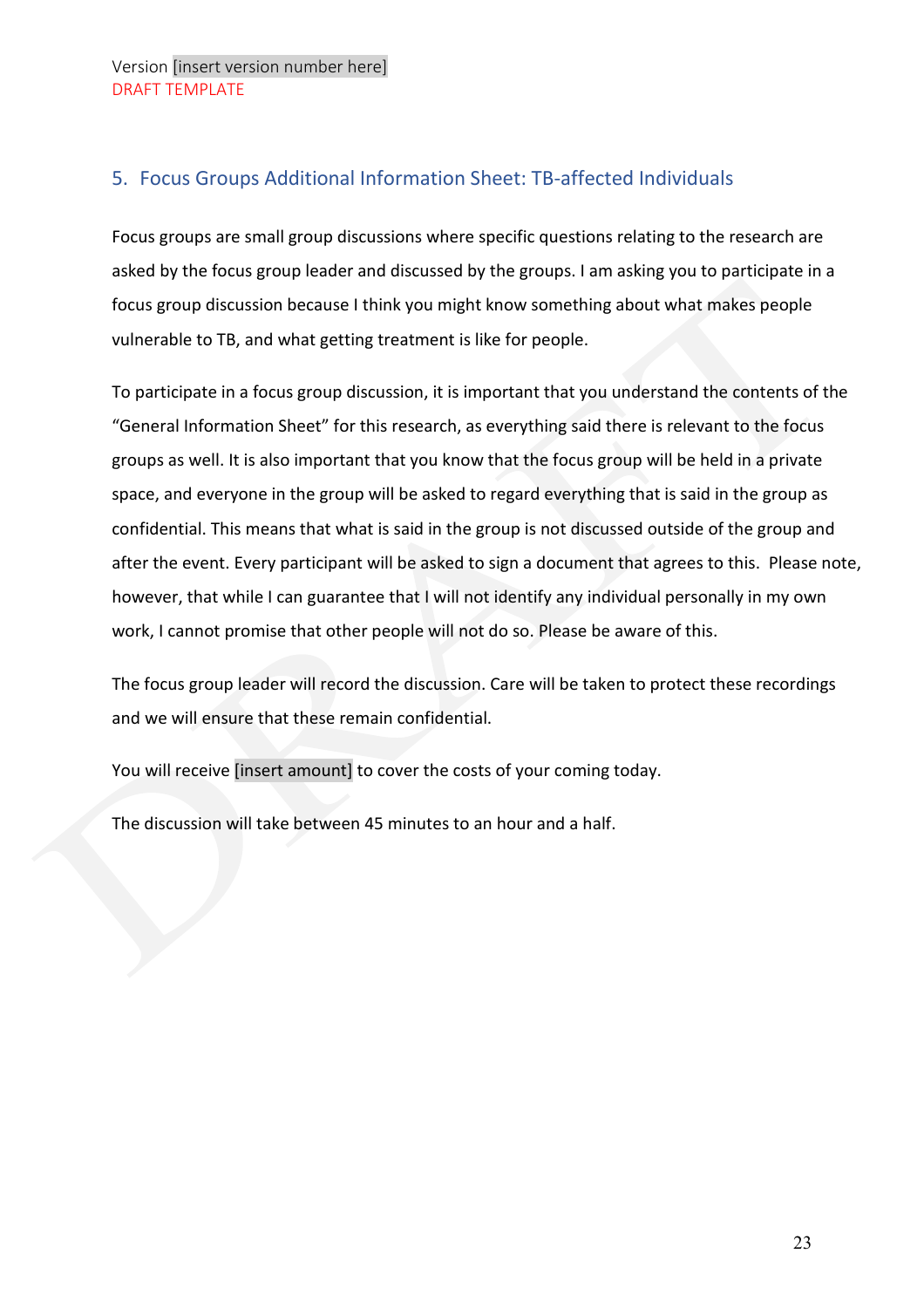# 6. Focus Groups Additional Information Sheet: Healthcare Providers

Focus groups are small group discussions where specific questions relating to the research are asked by the focus group leader and discussed by the groups. I am asking you to participate in a focus group discussion because I think you might know something about what makes people vulnerable to TB, and what getting treatment is like for people.

To participate in a focus group discussion, it is important that you understand the contents of the "General Information Sheet" for this research, as everything said there is relevant to the focus groups as well. It is also important that you know that the focus group will be held in a private space, and everyone in the group will be asked to regard everything that is said in the group as confidential. This means that what is said in the group is not discussed outside of the group and after the event. Every participant will be asked to sign a document that agrees to this. Please note, however, that while I can guarantee that I will not identify any individual personally in my own work, I cannot promise that other people will not do so. Please be aware of this.

The focus group leader will record the discussion. Care will be taken to protect these recordings and we will ensure that these remain confidential. The discussion will take between 45 minutes to an hour and a half.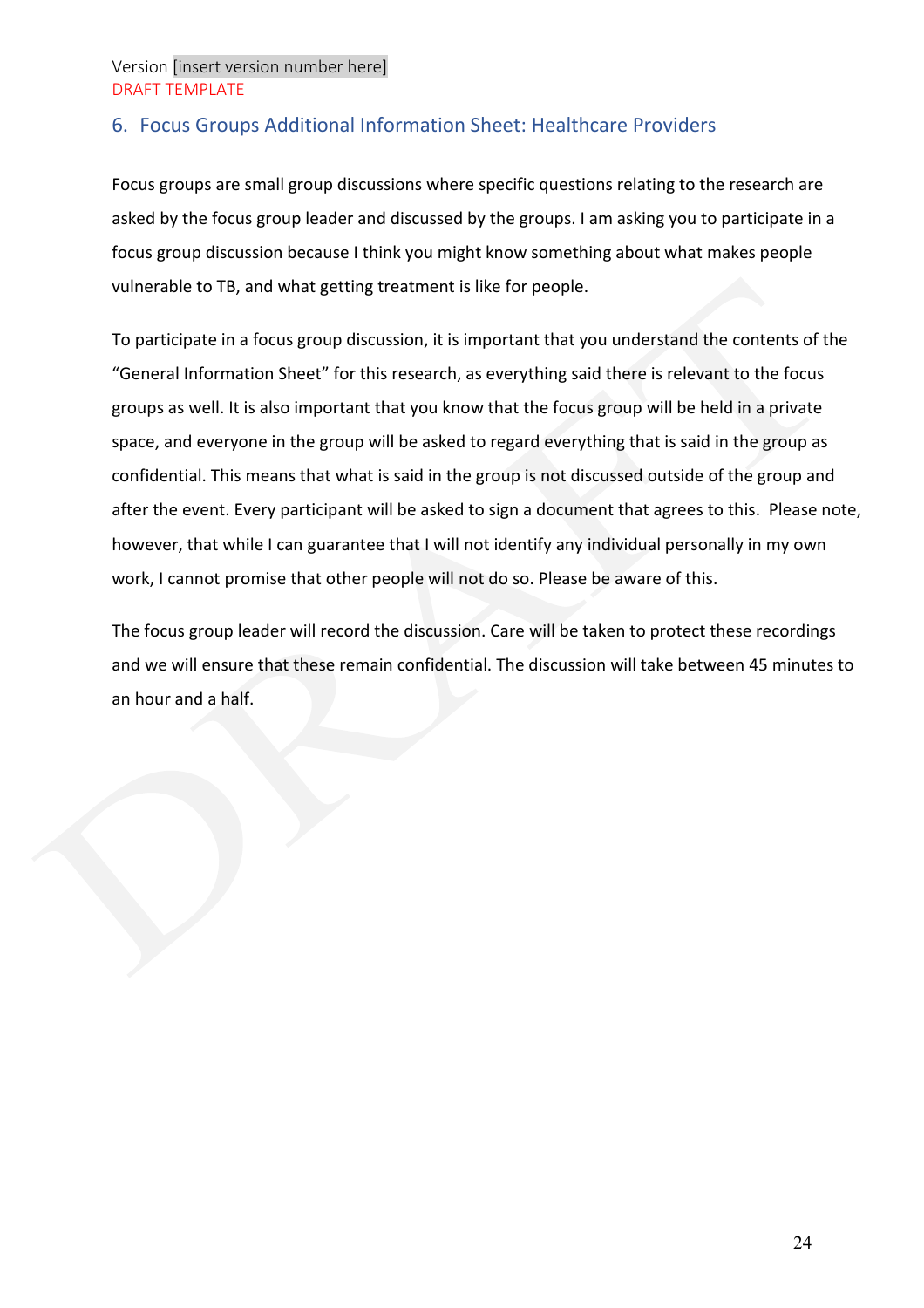## 7. Facilitated Activities Additional Information: TB-affected individuals

Facilitated activities are activities where you are asked to take part in some creative exercises that draw on your personal knowledge and provide us with information on how you understand and experience the world you live in. In this research, we are particularly interested in what it is about your life and the lives of the people around you that creates vulnerability to TB infection and impacts on access to care.

To participate in the facilitated activities, it is important that you understand the contents of the "General Information Sheet" for this research, as everything said there is relevant to these processes as well. It is also important that you know that these processes will be held in a private space, and everyone in the group will be asked to regard everything that is said in that room as confidential. This means that what is said in the room is not discussed outside of the group and after the event. Every participant will be asked to sign a document that agrees to this. Please note, however, that while we can guarantee that we will not identify any individual personally in our own work, we cannot promise that other people will not do so. Please be aware of this. The facilitated activity will take between 30 minutes to an hour and a half.

We may also ask you to do a short, 10-minute interview with us at the end in which you summarise your thoughts on what you have done in the facilitated activity. This is not required. If you agree to this, we will ask to record the interview.

You will receive [insert amount] for your participation, whether you do the additional interview or not.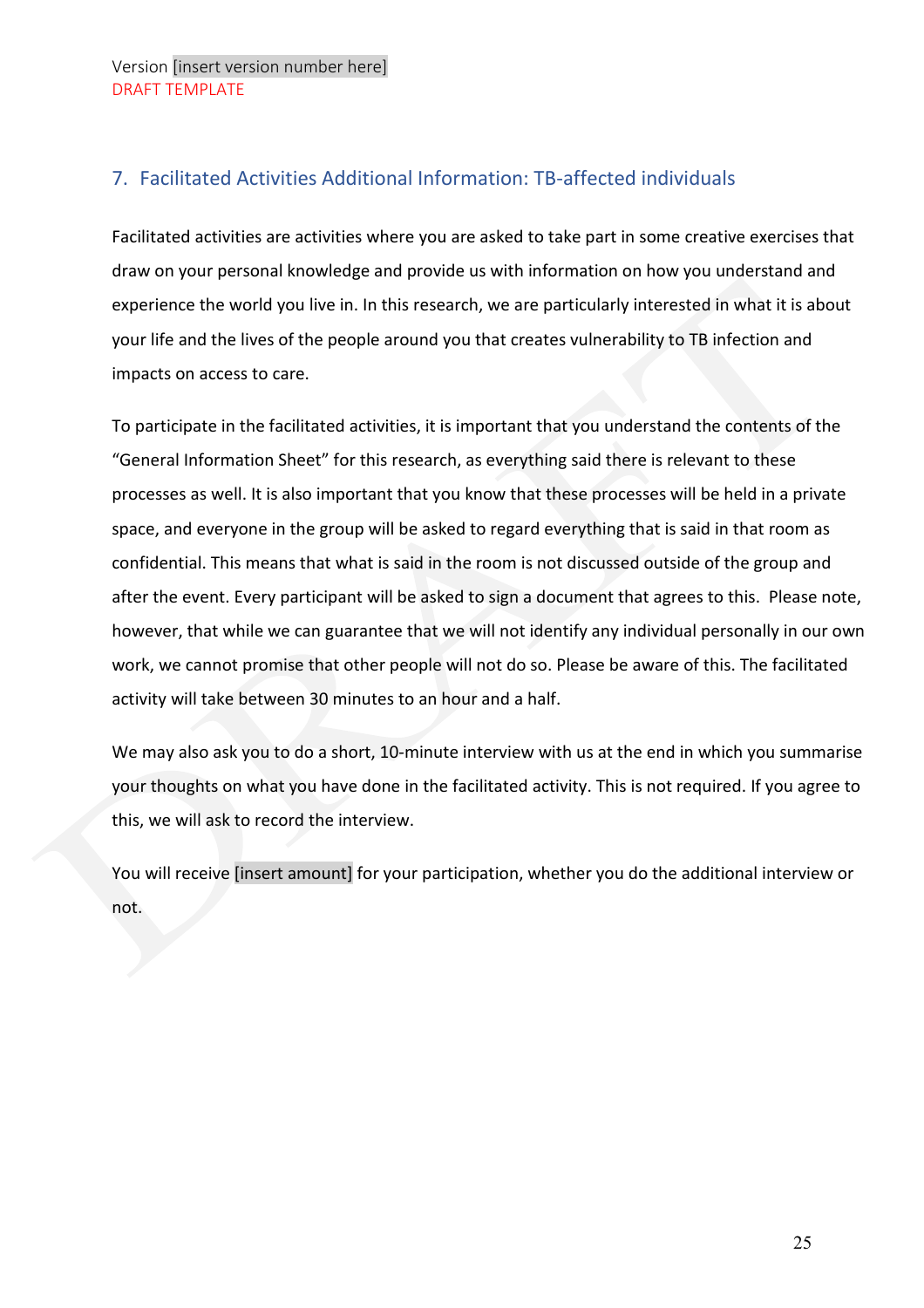# 15. Appendix B: Consent Forms

For each research event, the researcher and the participant will sign 2 consent forms. One will be kept by the researcher and the other one will be given to the participant to keep, if they wish.

### 1. General Observation and Conversation Consent Form

I agree to participate in this research project. I am familiar with the contents of the General Information Sheet and this General Observation and Conversation Consent Sheet. I have had the opportunity to ask questions about the research and I understand what participation might entail.

- I understand that I will not be in any way identifiable in the research
- I understand that I am not obliged to take part in this project
- I understand that I have the right to withdraw from this project at any stage
- I understand that written notes may be made of situations and conversations that I am part of in this research process.

| Participant:       |                                                                                                                |  |
|--------------------|----------------------------------------------------------------------------------------------------------------|--|
| Signature:         | Name: and the state of the state of the state of the state of the state of the state of the state of the state |  |
| Date:              |                                                                                                                |  |
|                    |                                                                                                                |  |
| <b>Researcher:</b> |                                                                                                                |  |
| Signature:         |                                                                                                                |  |
| Date:              |                                                                                                                |  |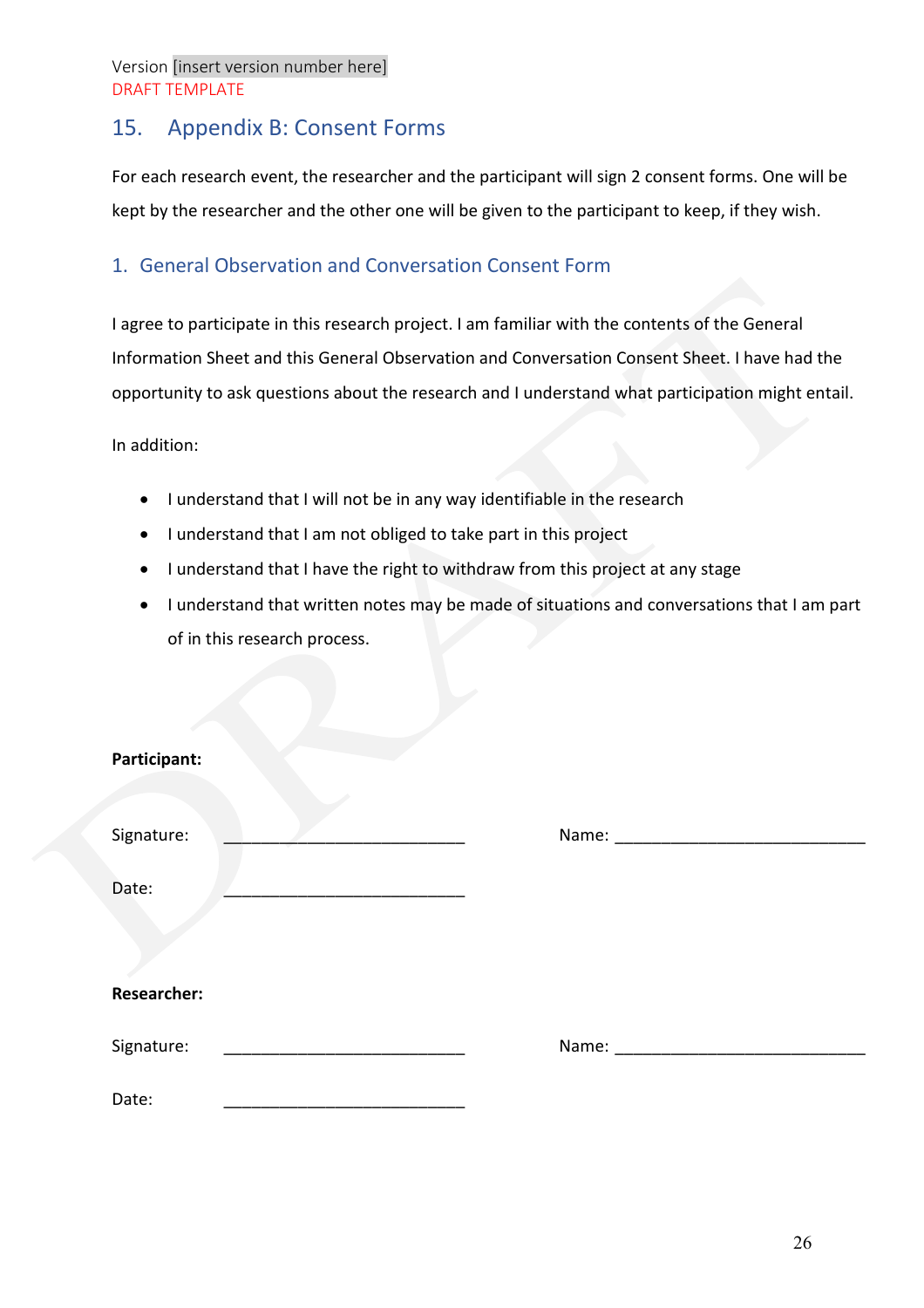## 2. Interviewees Consent Form: All Interviewees

I agree to participate in this research project. I am familiar with the contents of the General Information Sheet, the Interview Information Sheet and this Interview Consent Form.

I have had the opportunity to ask questions about these documents, and I understand their contents. I agree to my interview responses being used for research on the condition that my privacy is respected.

- o I understand that I will not be in any way identifiable in the research
- o I understand that I am not obliged to take part in this project
- o I understand that I have the right to withdraw from this project at any stage
- o I agree to let the interviewer take written notes/make a voice recording [delete inappropriate phrase if required] of the interview.

| Participant:       |                                                                                                                                                                                                                               |  |
|--------------------|-------------------------------------------------------------------------------------------------------------------------------------------------------------------------------------------------------------------------------|--|
| Signature:         |                                                                                                                                                                                                                               |  |
| Date:              |                                                                                                                                                                                                                               |  |
|                    |                                                                                                                                                                                                                               |  |
| <b>Researcher:</b> |                                                                                                                                                                                                                               |  |
|                    |                                                                                                                                                                                                                               |  |
| Signature:         | Name: and the state of the state of the state of the state of the state of the state of the state of the state of the state of the state of the state of the state of the state of the state of the state of the state of the |  |
| Date:              |                                                                                                                                                                                                                               |  |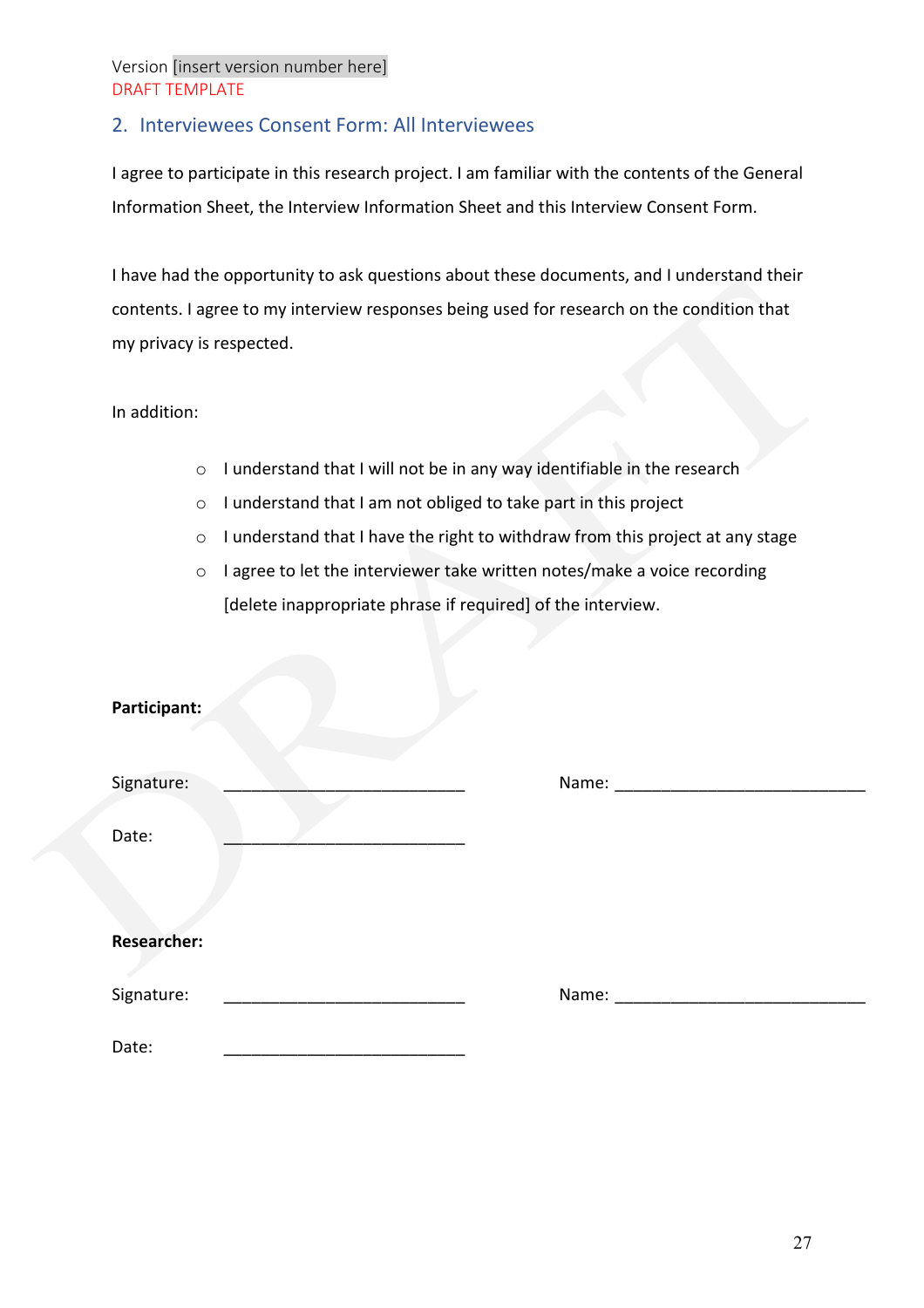## 3. Focus Groups Consent Form: All Focus Group Participants

I agree to participate in this research project. I am familiar with the contents of the General Information Sheet, the Focus Group Information Sheet and this Focus Group Consent Form.

I have had the opportunity to ask questions about these documents, and I understand their contents. I agree to my responses being used for research on the condition that my privacy is respected.

- o I understand that what is said in this focus group is confidential and I agree that I will maintain the privacy of other members in this group. That means that what is said in the focus group discussion is not discussed with other people later.
- o I understand that I will not be in any way identifiable in the research
- o I understand that I am not obliged to take part in this project
- o I understand that I have the right to withdraw from this project at any stage
- o I agree to let the focus group leader make a voice recording of the focus group discussion based on the understanding that this will be kept confidential.

| Participant:       |                                                                                                                                                                                                                               |  |
|--------------------|-------------------------------------------------------------------------------------------------------------------------------------------------------------------------------------------------------------------------------|--|
| Signature:         |                                                                                                                                                                                                                               |  |
| Date:              |                                                                                                                                                                                                                               |  |
|                    |                                                                                                                                                                                                                               |  |
| <b>Researcher:</b> |                                                                                                                                                                                                                               |  |
| Signature:         | Name: and the state of the state of the state of the state of the state of the state of the state of the state of the state of the state of the state of the state of the state of the state of the state of the state of the |  |
| Date:              |                                                                                                                                                                                                                               |  |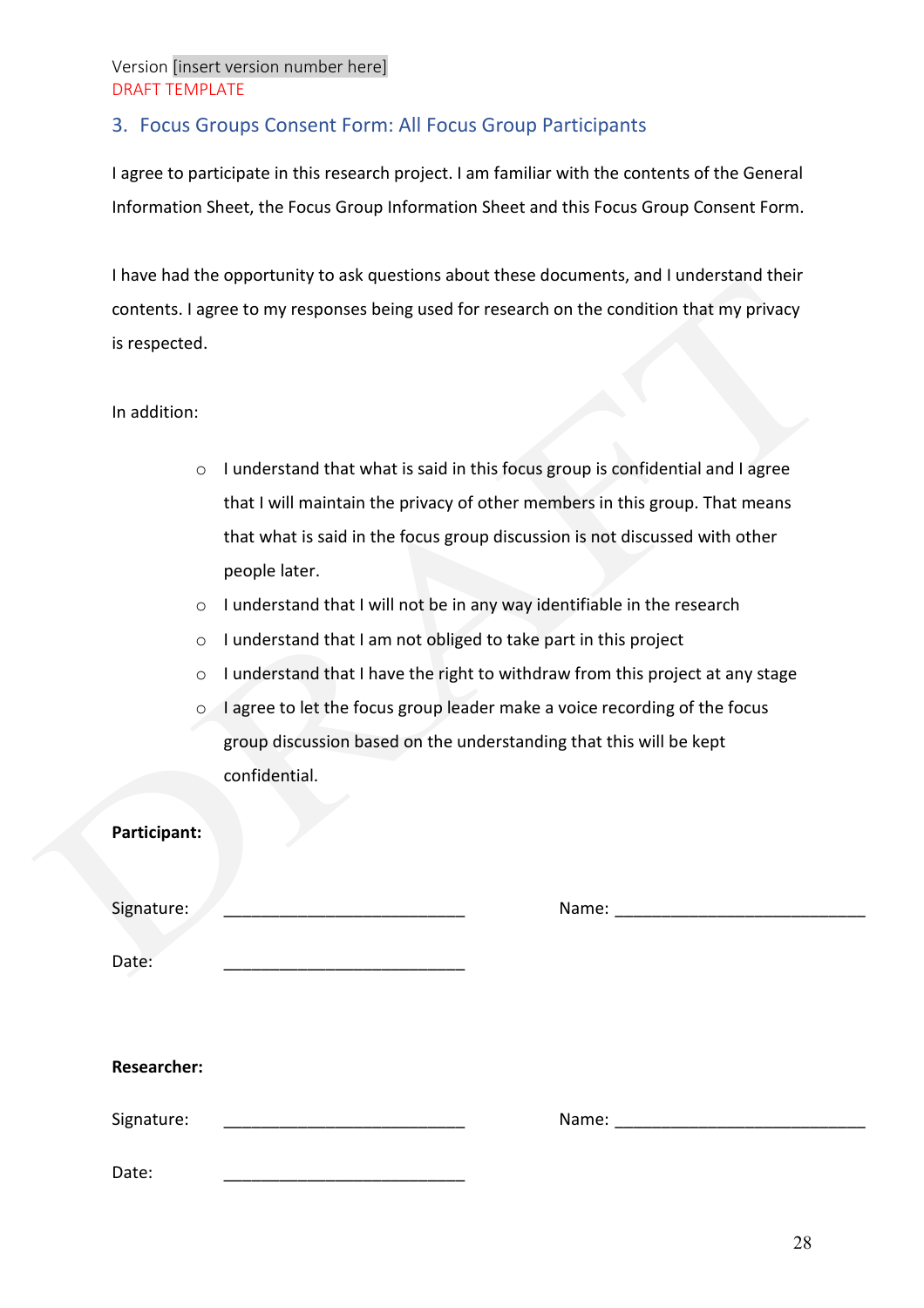# 4. Facilitated Research Activities Consent Form: TB affected individuals

I agree to participate in this research project. I am familiar with the contents of the General Information Sheet, the Facilitated Activities Information Sheet and this Interview Consent Form. I have had the opportunity to ask questions about these documents, and I understand their contents. I agree to my interview responses being used for research on the condition that my privacy is respected.

- o I understand that I will not be in any way identifiable in the research
- o I understand that I am not obliged to take part in this project
- o I understand that I have the right to withdraw from this project at any stage
- o I agree to let the interviewer take written notes/make a voice recording [delete inappropriate phrase if required] of the interview.

| Participant: |                                                                                                                |  |
|--------------|----------------------------------------------------------------------------------------------------------------|--|
| Signature:   | Name: and the state of the state of the state of the state of the state of the state of the state of the state |  |
| Date:        |                                                                                                                |  |
| Researcher:  |                                                                                                                |  |
| Signature:   |                                                                                                                |  |
| Date:        |                                                                                                                |  |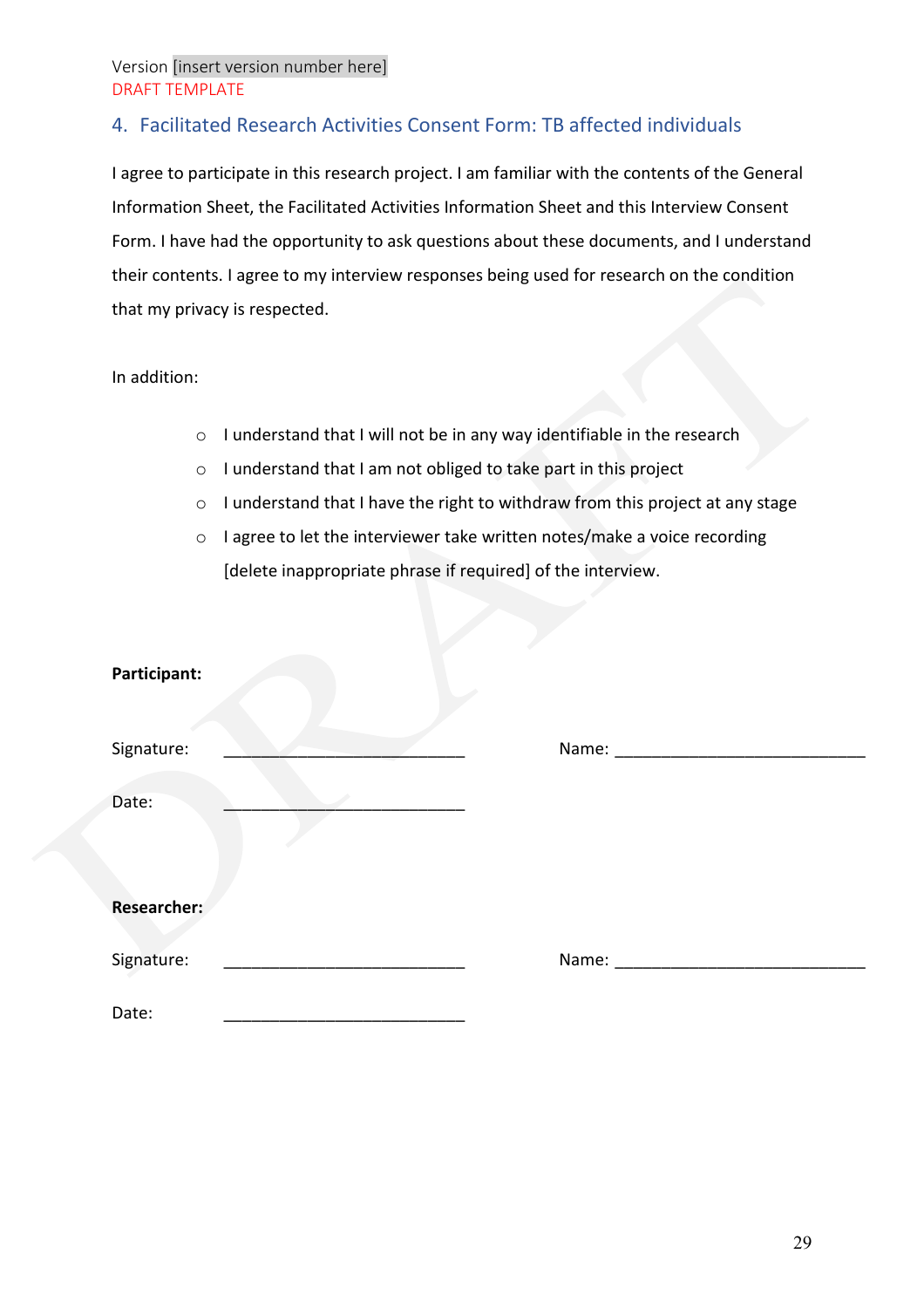# 16. Appendix C: Researcher Confidentiality Agreement

Study Title: Impact of gender, key population affiliation and the national legal environment on TB vulnerability, diagnosis and treatment in two South African provinces.

#### **Confidentiality Agreement**

I recognise that in carrying out my assigned duties as a researcher on the project [insert research title]; I may obtain access to private information about people provided under a promise of confidentiality. I understand that I am not allowed to disclose the information collected or share any personal identifying information either directly or indirectly - about any person that I come into contact with as part of this project. Should I be responsible for any breach of confidentiality, I understand that civil and/or criminal penalties may be brought against me. I acknowledge that my responsibility to ensure the privacy of protected health information contained in any electronic records, paper documents or verbal communications to which I may gain access shall not expire, even after my employment or affiliation with this project has terminated.

By my signature, I acknowledge that I have read, understood and agree to comply with the terms and conditions of this Confidentiality Agreement.

| Name (printed): |  |
|-----------------|--|
|-----------------|--|

| Signature: |  |  |  |  |  |  |
|------------|--|--|--|--|--|--|
|------------|--|--|--|--|--|--|

| Date: |  |
|-------|--|
|       |  |